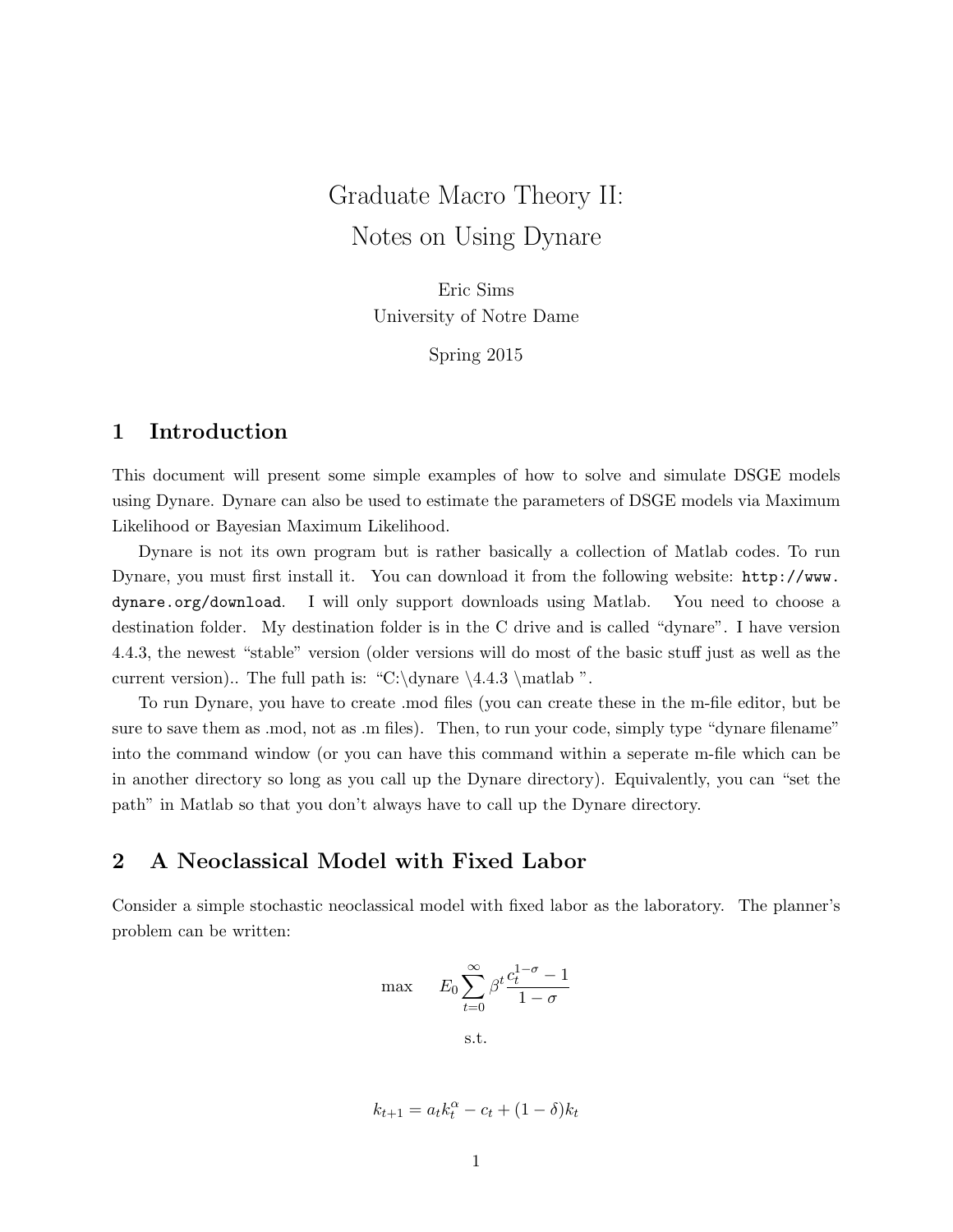TFP is assumed to follow a mean zero  $AR(1)$  in the log:

$$
\ln a_t = \rho \ln a_{t-1} + \varepsilon_t
$$

The first order conditions for this problem can be characterized with three non-linear difference equations and a transversality condition:

$$
c_t^{-\sigma} = \beta E_t c_{t+1}^{-\sigma} (\alpha a_{t+1} k_{t+1}^{\alpha - 1} + (1 - \delta))
$$
  
\n
$$
k_{t+1} = a_t k_t^{\alpha} - c_t + (1 - \delta) k_t
$$
  
\n
$$
\ln a_t = \rho \ln a_{t-1} + \varepsilon_t
$$
  
\n
$$
\lim_{t \to \infty} \beta^t c_t^{-\sigma} k_{t+1} = 0
$$

In addition, I have two auxiliary "static" variables that define output from the production function and investment from the accounting identity:

$$
y_t = a_t k_t^{\alpha}
$$
  

$$
i_t = y_t - c_t
$$

I may also be interested in backing out prices (which would emerge in the equilibrium of a decentralized model). I could consider  $r_t$ ,  $R_t$ , and  $w_t$ : the real interest rate on bonds, the real rental rate on capital, and the real wage on labor (which we can still price as equaling the marginal product of labor even though labor is inelastically supplied and fixed at one). The prices are pinned down by:

$$
c_t^{-\sigma} = \beta E_t c_{t+1}^{-\sigma} (1 + r_t)
$$

$$
R_t = \alpha a_t k_t^{\alpha - 1}
$$

$$
w_t = (1 - \alpha) a_t k_t^{\alpha}
$$

Before proceeding I must pick values of the parameters. I set  $\sigma = 1$ ,  $\alpha = 1/3$ ,  $\delta = 0.025$ ,  $\beta = 0.99, \rho = 0.95$ , and the standard deviation of the productivity shock to 0.01.

### 2.1 A Timing Convention

There is a timing convention in Dynare that requires that we (slightly) rewrite the model. In particular, Dynare requires that predetermined variables (like the capital stock) show up as dated  $t-1$  in the time t equations and t in the  $t+1$  equations. This is how you "tell" Dynare if a variable is a state variable or not. As such, we need to rewrite the FOCs: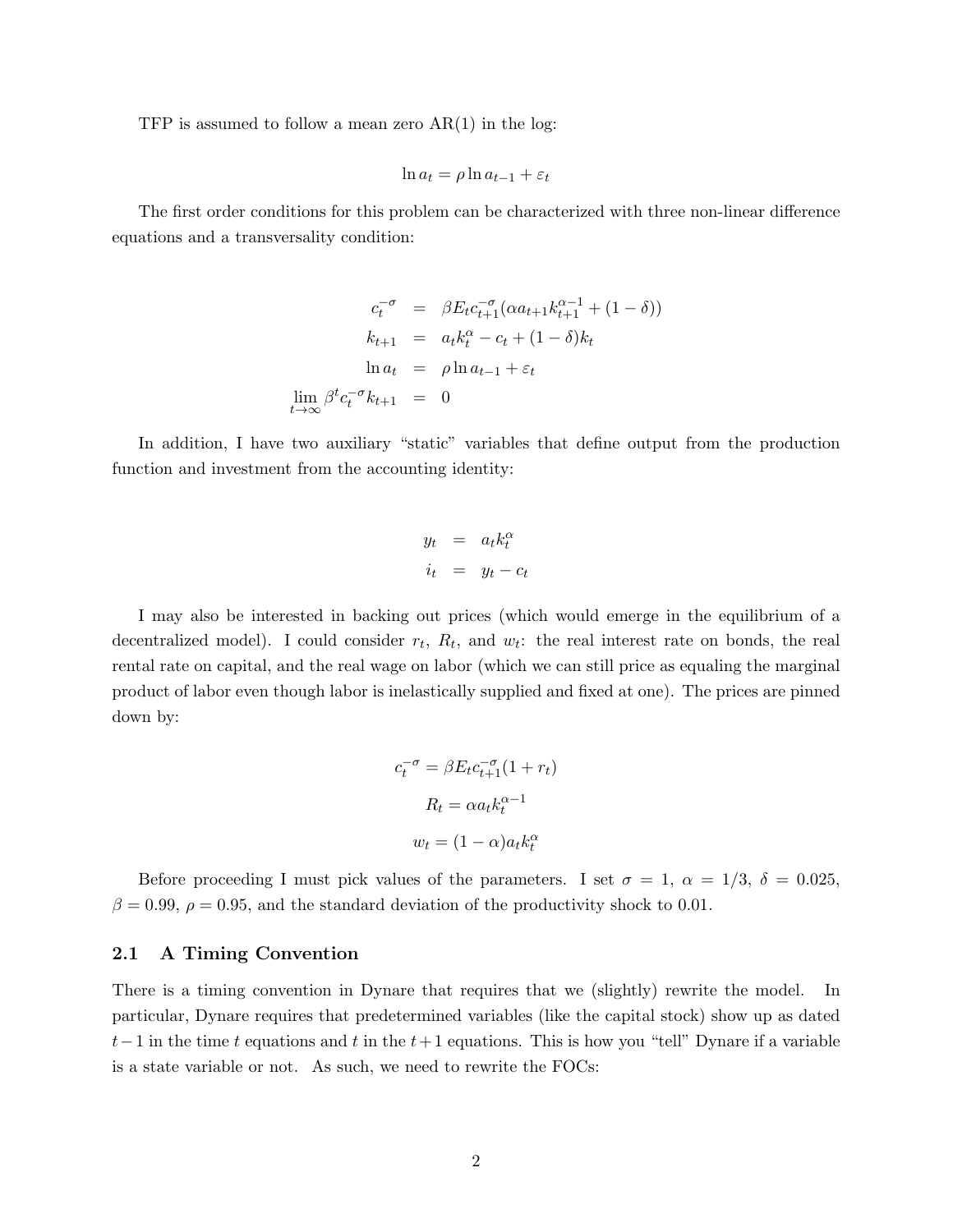$$
c_t^{-\sigma} = \beta E_t c_{t+1}^{-\sigma} (\alpha a_{t+1} k_t^{\alpha-1} + (1 - \delta))
$$
  
\n
$$
k_t = a_t k_{t-1}^{\alpha} - c_t + (1 - \delta) k_{t-1}
$$
  
\n
$$
\ln a_t = \rho \ln a_{t-1} + \varepsilon_t
$$
  
\n
$$
\lim_{t \to \infty} \beta^t c_t^{-\sigma} k_t = 0
$$
  
\n
$$
y_t = a_t k_{t-1}^{\alpha}
$$
  
\n
$$
i_t = y_t - c_t
$$
  
\n
$$
c_t^{-\sigma} = \beta E_t c_{t+1}^{-\sigma} (1 + r_t)
$$
  
\n
$$
R_t = \alpha a_t k_{t-1}^{\alpha-1}
$$
  
\n
$$
w_t = (1 - \alpha) a_t k_{t-1}^{\alpha}
$$

In other words, we essentially just lag the capital stock one period in each relevant equation.  $k_t$  is just re-interpreted as  $k_{t+1}$ .

# 3 Writing the Dynare Code

With the first order conditions in hand, we are now ready to begin to write our dynare code (which occurs in the .mod file). The dynare code will not run unless each entry is followed by a semicolon to suppress the output.

The first step is to declare the variables of the model. Dynare automatically sorts variables into the following order: static variables (i.e. only enter FOCs at time  $t$ ), purely predetermined variables (only enter FOCs at t and  $t - 1$ ), variables that are both predetermined and forwardlooking (appear at  $t-1$ ,  $t$ , and  $t+1$ ), and variables that are purely forward-looking (only appear at dates t and  $t + 1$ . In our model, output is static, capital is purely predetermined, technology is both predetermined and forward-looking (since future TFP shows up in the Euler equation), and consumption is forward-looking. It makes sense to declare the variables in this order. The first non-comment command in your Dynare code should be: "var" followed by the endogenous variable names and culminating with a semicolon. For the purposes of naming things, everything other than the shock(s) is considered to be endogenous My first line of code looks like:

```
1 var y I k a c w R r;
```
The next line of code specifies the exogenous variables. These are just the shocks, and in this model I only have one:

<sup>1</sup> varexo e;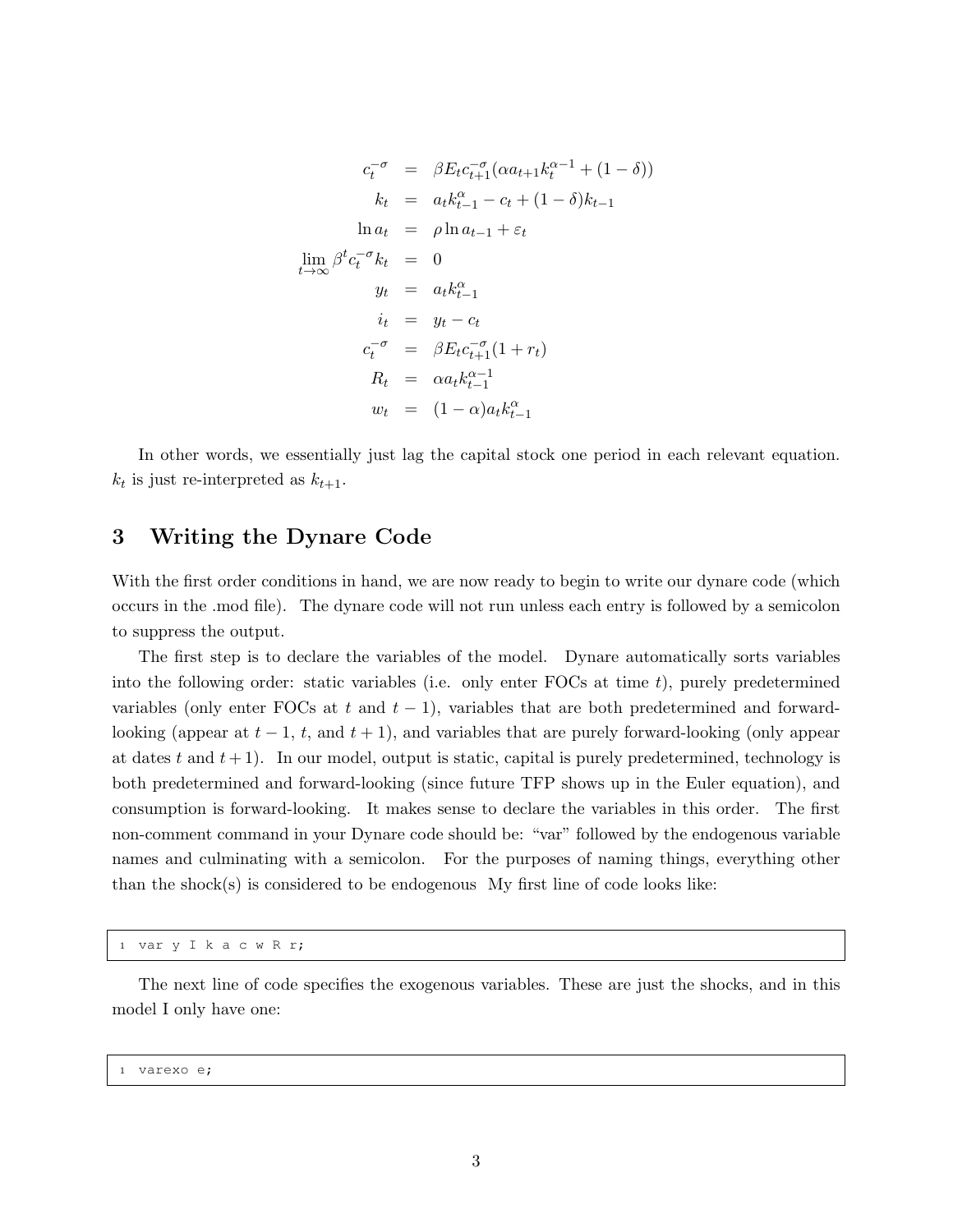The next step is to declare the parameters of the model. You simply type "parameters" followed by parameter names:

```
parameters alpha beta ∆ rho sigma sigmae;
```
Immediately following this command, you need to specify numerical values for these parameters:

```
alpha = 1/3;
2 beta = 0.99;
3 \Delta = 0.025;4 rho = 0.95;
5 sigma = 1;sigmae = 0.01;
```
Now that you've named variables and specified parameter values, it's now time to "declare the model". To do this, you type in "model;" followed by the first order conditions, constraints, identities, etc., followed by "end;". We typically want to approximate the solutions of the natural logs of the variables, so that impulse responses, etc. are all in percentage terms. Dynare will do linear approximations of the levels of the variables. To get it to do linear approximation of the logs of the variables, you need to specify the variables as " $\exp(x)$ ". This way the variable x is interpreted as the log of the variable of interest, while  $exp(x)$  is the level (since the exponential and log are inverse functions), which is what shows up in most of the FOCs. Then you just type in the first order conditions. If a variable appears dated  $t$ , then you just type  $x$ . If a variable is  $t + 1$ , you type  $x(+1)$ ; if it's  $t - 1$ , then  $x(-1)$ . If, for whatever reason, you need variables beyond one period away to appear, you could define auxiliary state variables to make the system work out this way. My first order conditions for the above model look like:

```
1 model;
2
3 exp(c)ˆ(−sigma) = beta*exp(c(+1))ˆ(−sigma)*(alpha*exp(a(+1))*exp(k)ˆ(alpha−1) + (1−∆));
4 \exp(y) = \exp(a) * \exp(k(-1))<sup>^</sup>(alpha);
5 exp(k) = exp(a)*exp(k(-1))^(alpha) - exp(c) + (1-\Delta)*exp(k(-1));
6 a = rho*a(-1) + e;
7 \exp(y) = \exp(c) + \exp(I);\text{exp}(c) (-\text{sigma}) = \text{beta} * \text{exp}(c(+1)) (-\text{sigma}) * (1+r);
9 \text{ exp}(R) = \text{alpha} * \text{exp}(a) * \text{exp}(k(-1))^{\wedge}(\text{alpha}-1);10 exp(w) = (1-a1pha)*exp(a)*exp(k(-1))^ (alpha);
11
12
13 end;
```
Dynare interprets all of the underlying variables here as logs. Since I specified the stochastic process for  $a_t$  in the log, I do not need to write it using the exponential. Dynare will solve for the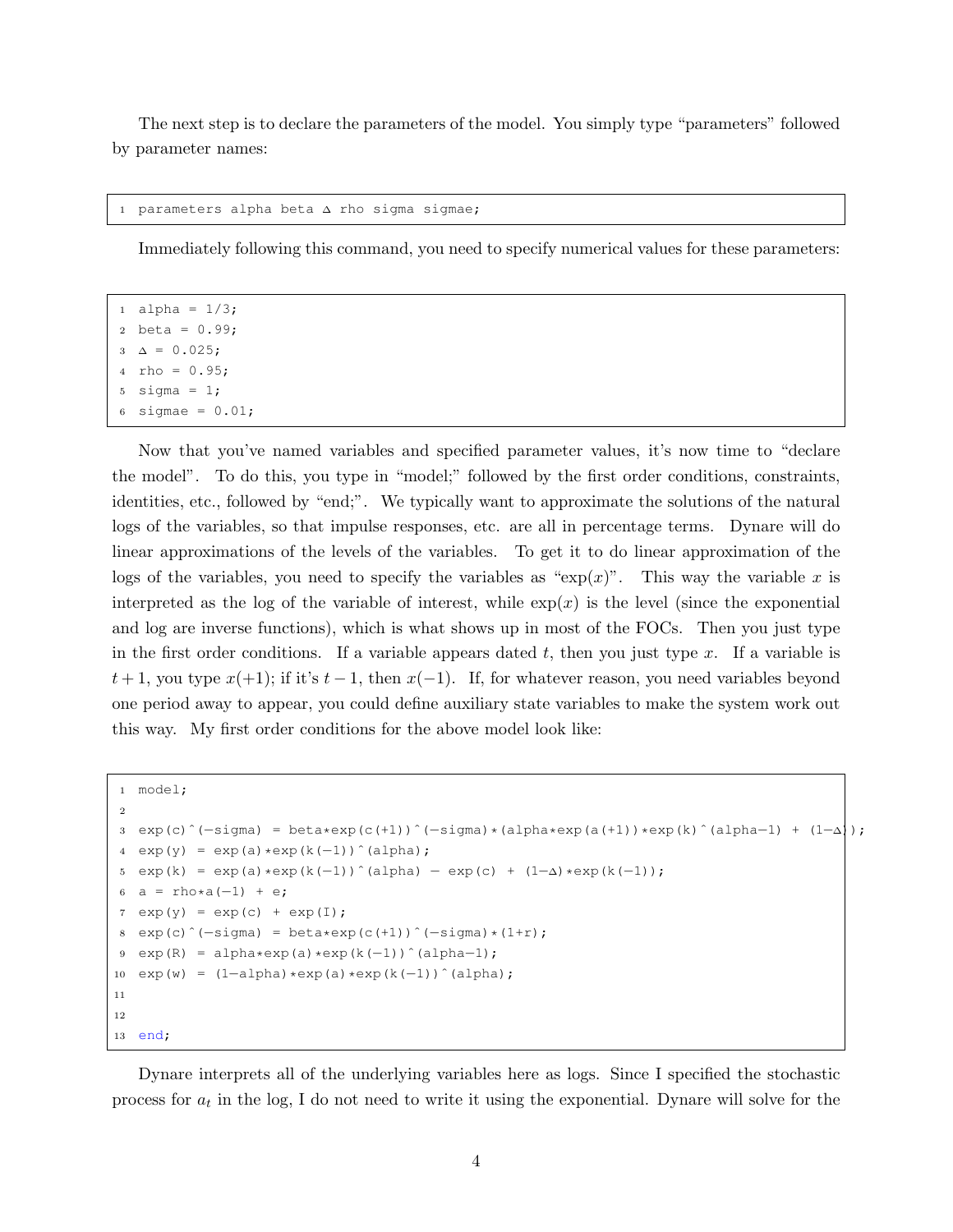steady state numerically for you. To get it to do this you need to give it guess of the steady state. If you give it bad guesses, Dynare may not converge and you can get an error. When giving initial values, remember that Dynare is interpreting all the variables as logs. Hence, if you know that steady state capital is 30, you want to give an initial value of capital somewhere near ln 30, not 30. you begin this part of the code with the command "initval;", followed by the initial values/guesses of all the endogenous variables, capped off with "end". My code for this part looks like:

```
initval;
2 k = log(30);3 \, y = \log(3);
   c = \log(2.5);
   I = log(0.5);a = 0;r = (1/beta) - 1;R = log((1/beta) - (1-\Delta));
9 \text{ w} = \log(1);
10 end;
```
The next step is to specify the variance of the shocks. This part of the code starts with "shocks;". followed by a specification of the variance (not standard deviation), followed by "end;":

1 var e = sigmae $2;$ 

In the next step you simply type in "steady;". This command calculates the steady state values of the endogenous variables of the model:

<sup>1</sup> steady;

The next command is the payoff. It's the "stoch simul" command, which is what solves the model, produces the policy functions, and generates impulse responses functions and unconditional second moments. There are a number of options following this command. If you just type in "stoch simul;", it's going to give you the default output. The default output is: (1) steady state values of endogenous variables; (2) a model summary, which counts variables by type; (3) covariance matrix of shocks (which in the example I'm giving is a scalar); (4) the policy and transition functions (in state space notation); (5) theoretical first and second moments; (6) a theoretical correlation matrix; (7) theoretical autocovariances up to order 5; and (8) impulse responses. By default, Dynare does a second order approximation about the steady state; the second order approximation involves "cross terms" , and so the policy/transition functions look more complicated than you're used to seeing.

There are a number of options one can include behind "stoch simul;" (to do this you type "stoch simul(options);". There are several of these that you can read about in the manual, but the more important ones for our purposes are: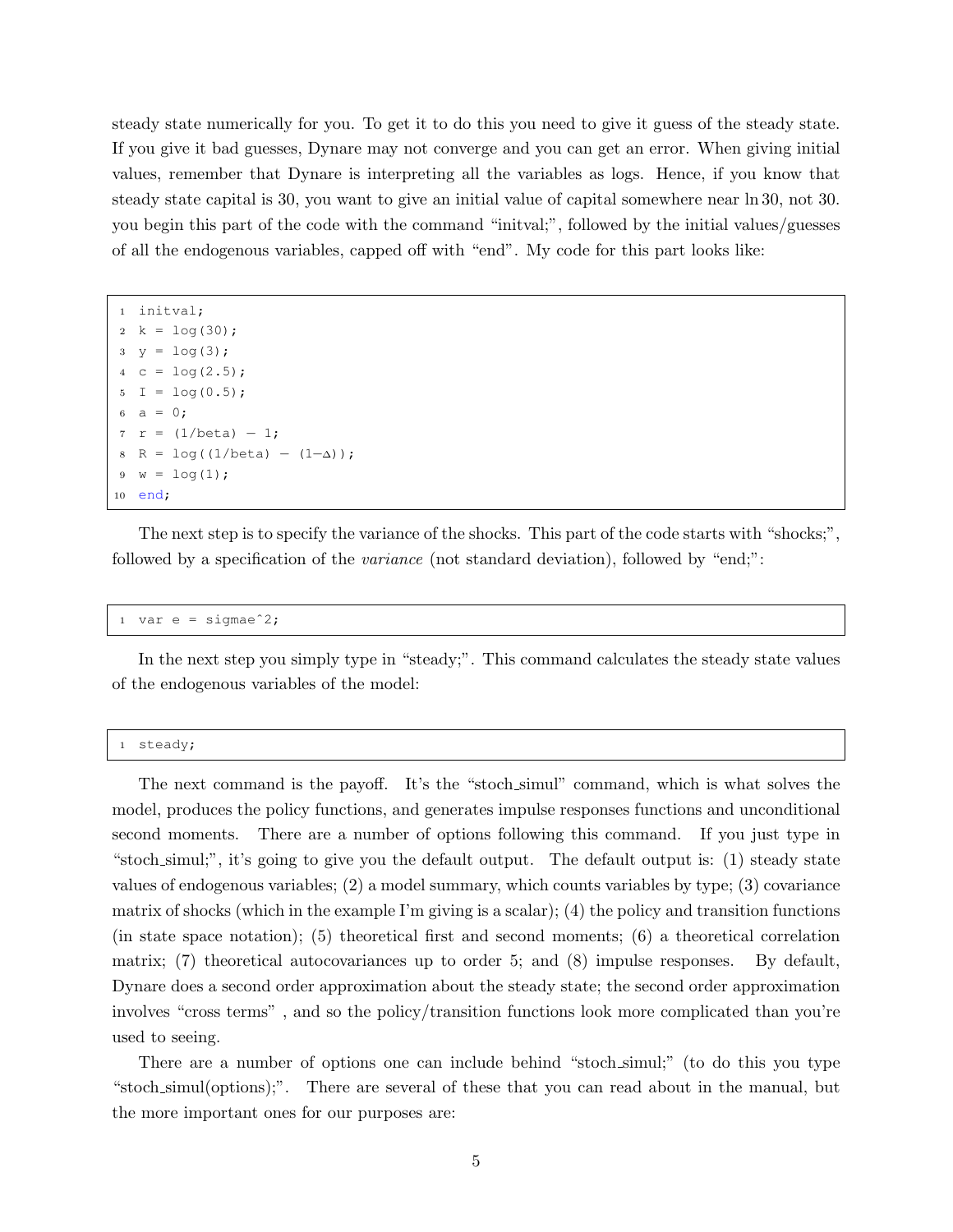- $\bullet$  hp filter = integer: this will produce theoretical moments (variances, covariances, autocorrelations) after HP filtering the data (the default is to apply no filter to the data). We typically want to look at HP filtered moments, so this is an option you'll want to use. The integer is a number (i.e. 1600) corresponding to the penalty parameter in the HP filter. So, for example, typing "stoch simul(hp filter=1600);" will produce theoretical (i.e. analytical) moments of the HP filtered data. The only problem here is that it will not simultaneously do HP filtering of simulated data; you can either get moments from simulated data or analytical HP filtered moments
- $\bullet$  irf  $=$  integer: this will change the number of periods plotted in the impulse response functions. The default value is 40. To suppress printing impulse responses altogether, type in 0 for the number of horizons. For example, to see impulse responses for only 20 periods, type "stoch\_simul(irf= $20$ );".
- nocorr: this will mean it will not print a matrix of correlations in the command window
- nofunctions: this will suppress printing the state space coefficients of the solution in the command window
- nomoments: this will suppress printing of moments
- noprint: this will suppress printing of any output at all
- $\bullet$  order = 1, 2, or 3: this tells Dynare the order of the (log) approximation. The default is a second order approximation. Hence, typing "order=1" will have it do a linear approximation.
- $\bullet$  periods = integer: Dynare's default is to produce analytical/theoretical moments of the variables. Having periods not equal to zero will instead have it simulate data and take the moments from the simulated data. By default, Dynare drops the first 100 values from a simulation, so you need to give it a number of periods greater than 100 for this to work. Hence, typing "stoch simul(periods=300);" will produce moments based on a simulation with 200 variables.
- $\bullet$  drop = integer: You can change the number of observations to drop from the simulations. For example, typing "stoch simul(drop=0);" will result in no observations being dropped in the simulations.
- $\bullet$  simul seed = integer: sets the seed used in the random number generator for the simulations.

For example, typing "stoch\_simul(nofunctions,hp\_filter=1600,order=1,irf=20);" will suppress the policy function output, will produce analytical HP filtered moments, will do a first order approximation, and will plot 20 periods in the impulse responses.

Dynare will produce policy and transition functions for the endogenous variables of the model in state space form. Letting  $s_t$  be a  $m \times 1$  vector of states (here  $m = 2$ ) and  $x_t$  be a  $n \times 1$  vector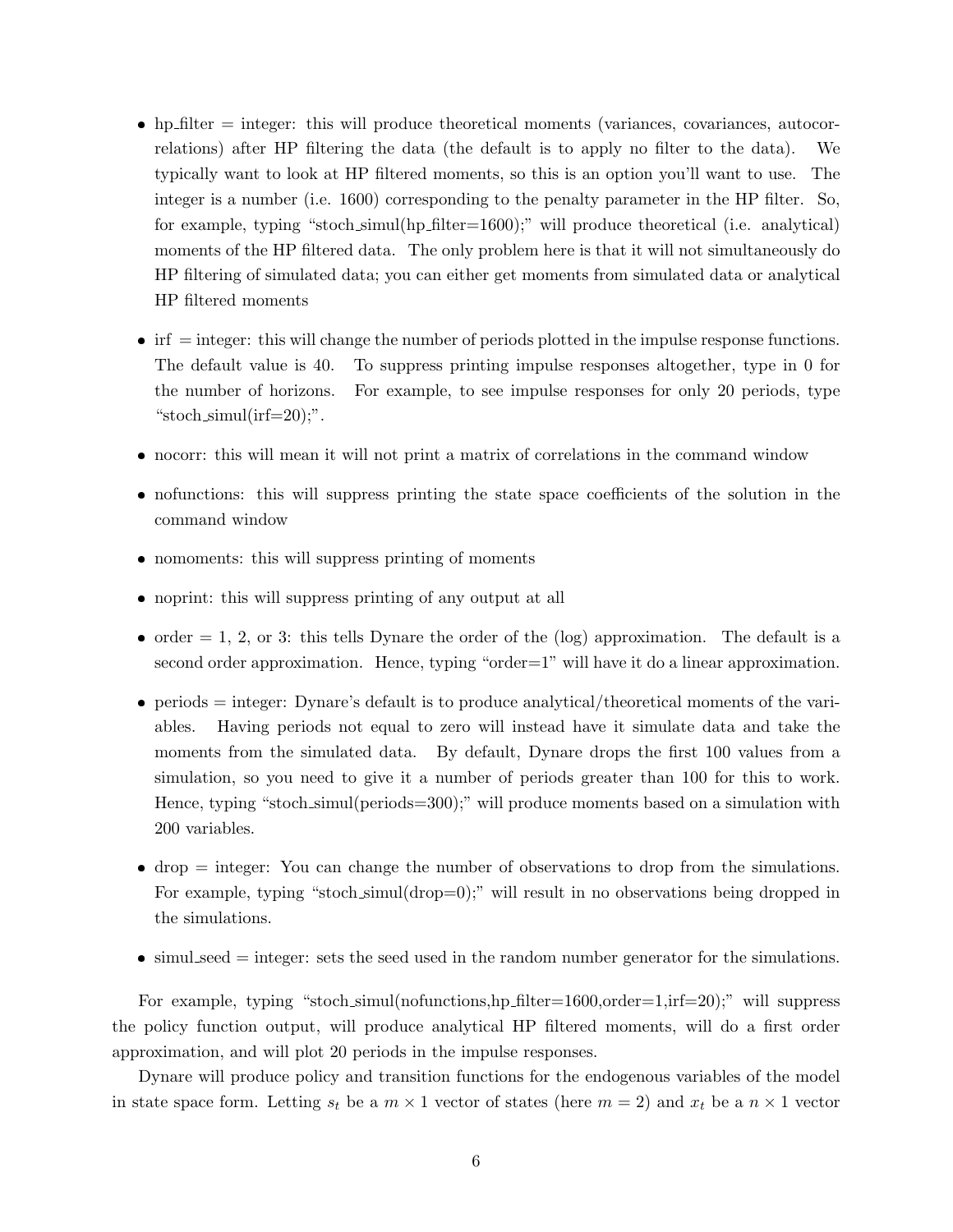of controls (here I include "static" controls like output as well as dynamic controls; you don't need to eliminate the static controls to use Dynare, because Dynare can figure out that they're static/redundant), which in this model is  $n = 6$ . The state space representation of the system can be written:

$$
s_t = As_{t-1} + B\varepsilon_t
$$

$$
x_t = \Phi s_t
$$

Above A is  $m \times m$ , and can be found as discussed previously in class.  $\varepsilon_t$  is  $w \times 1$ ; so in this model  $w = 1$ ; and B is  $m \times w$ .  $\Phi$  is the policy function, and is  $n \times m$ . Dynare writes the system out by substituting the state transition equation into the policy function as follows:

$$
x_t = \Phi A s_{t-1} + \Phi B \varepsilon_t
$$

It is easily verified that these matrix multiplications are permissable;  $\Phi$  is  $n \times m$  and A is  $m \times m$ . Hence  $\Phi A$ , call it C, is  $n \times m$ . B is  $m \times w$ ; hence  $\Phi B$  is  $n \times w$ . Call  $\Phi B = D$ . Then we can write out the full system as:

$$
s_t = As_{t-1} + B\varepsilon_t
$$

$$
x_t = Cs_{t-1} + D\varepsilon_t
$$

We can combine this into one expression by denoting  $Y_t = [s_t \ x_t]'$ ,  $\Psi = [A \ C]'$ , and  $\Omega =$  $[B \quad D]'$ :

$$
Y_t = \Psi s_{t-1} + \Omega \varepsilon_t
$$

### 3.1 The Full .mod File

Below is my code in the .mod file in its entirety. Note that you can comment in a .mod file just like you can in a regular .m file.

```
1 var y I k a c w R r;
2
3 varexo e;
4
5 parameters alpha beta ∆ rho sigma sigmae;
6
7 alpha = 1/3;
```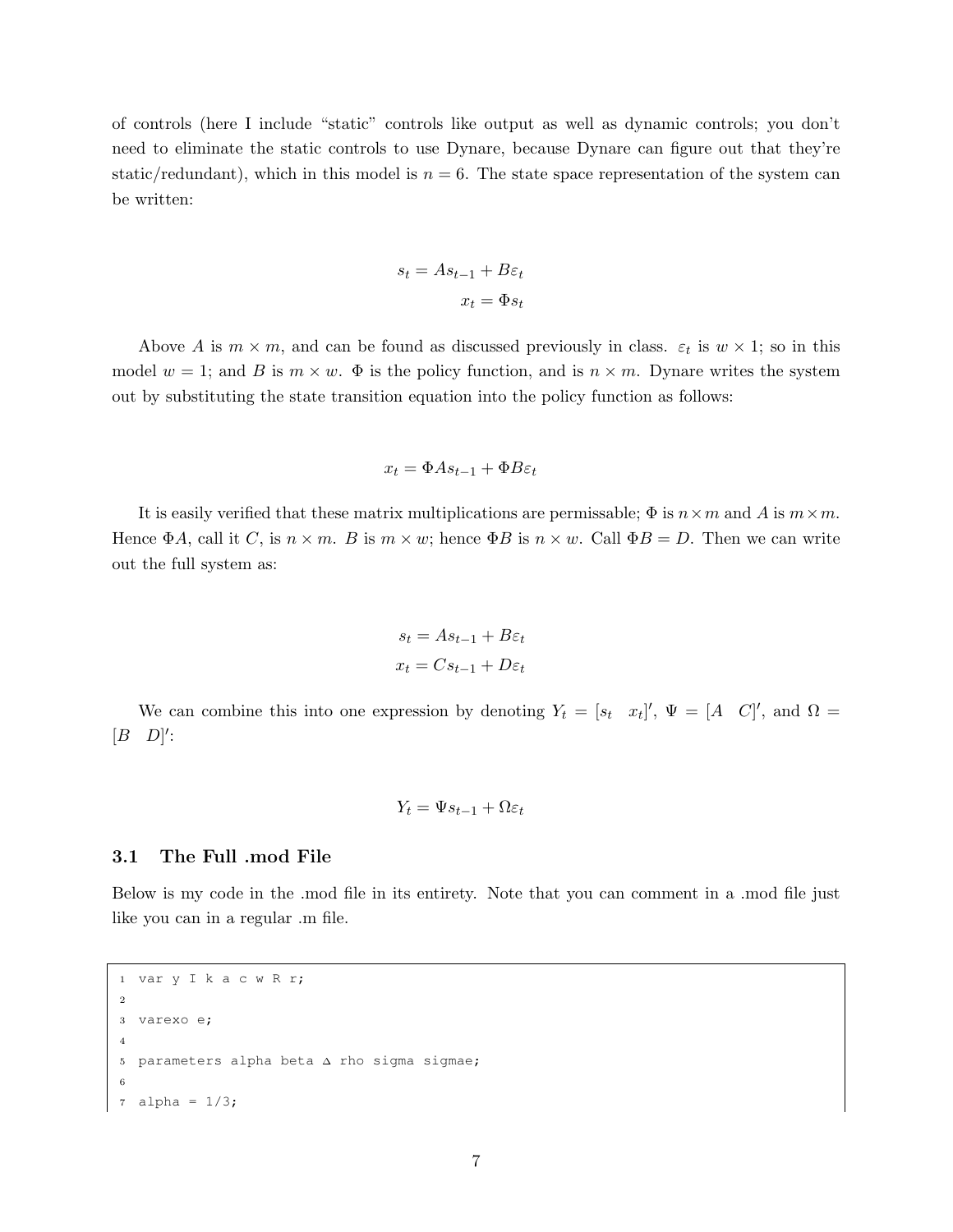```
8 \text{ beta} = 0.99;9 \Delta = 0.025;10 rho = 0.95;11 sigma = 1;
12 sigmae = 0.01;
13
14 model;
15
16 exp(c)^(−sigma) = beta*exp(c(+1))^(−sigma)*(alpha*exp(a(+1))*exp(k)^(alpha-1) + (1-\Delta));
17 exp(y) = exp(a) * exp(k(-1)) (alpha);
18 exp(k) = exp(a) * exp(k(-1))^(alpha) - exp(c) + (1-\Delta) * exp(k(-1));19 a = rho*a(-1) + e;
20 \exp(y) = \exp(c) + \exp(I);21 exp(c)ˆ(−sigma) = beta*exp(c(+1))ˆ(−sigma)*(1+r);
22 \exp(R) = \alpha \ln \exp(a) * \exp(k(-1))^ (alpha-1);
23 exp(w) = (1−a1pha) * exp(a) * exp(k(-1))^(alpha);
24
25 end;
26
27 initval;
28 k = \log(30);29 y = log(3);
30 c = \log(2.5);
31 I = \log(0.5);
32 \quad a = 0;33 r = (1/beta) - 1;34 R = \log((1/\text{beta}) - (1-\Delta));
35 w = log(1);36 end;
37
38 shocks;
39 var e = sigmaeˆ2;
40 end;
41
42 steady;
43
44 stoch_simul(order=1,irf=20);
```
# 4 Running Dynare

To run Dynare you can't hit F5 or type the name of the .mod file into the command prompt. You have to type "dynare filename" (without the .mod on the end of the file name). For this to run you must either be in the same directory where your Dynare files are stored, you must have set the path of where your Dynare files are stored, or you must type "addpath (directory)" where the directory is the location of your Dynare files. It is also helpful to add "noclearall" to the declaration so that you are typing in "dynare filename noclearall". Otherwise Dynare will automatically erase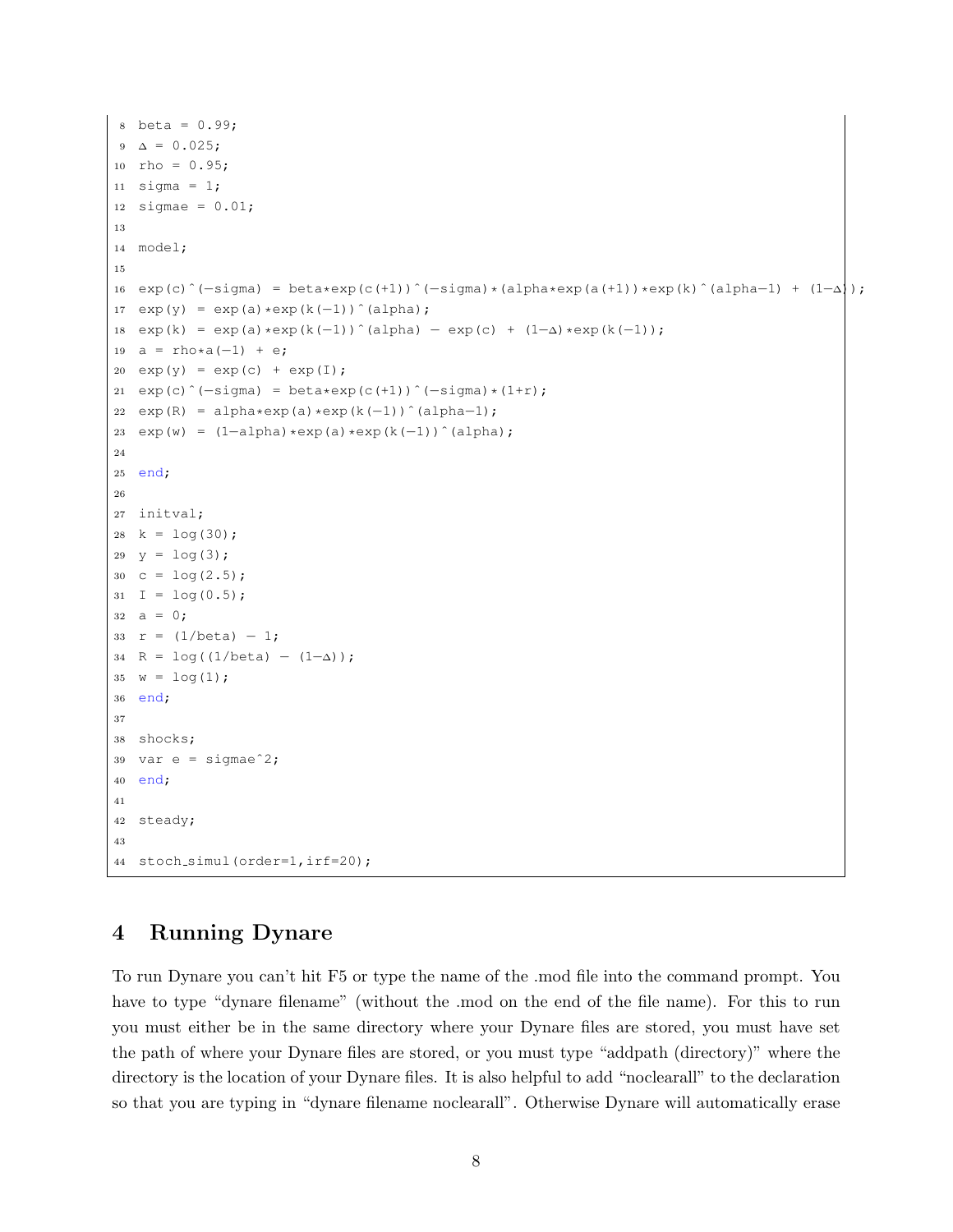all previous output, which you may not want. Another option I often include is "nolog" which tells Dynare to not produce a "log" file. I have found in the past that the creation of log files can cause crashes when you're doing loops.

So as to do other things, I usually write a .m file to go along with my .mod file. My code for the .m file is simple:

```
1 clear all;
2 close all;
3
4 % execute a Dynare file
5
6 % specify parameters
7
8 beta = 0.99;
9 alpha = 1/3;
10 sigma = 1;11 sigmae = 0.01;
12 rho = 0.9;13 \Delta = 0.025;
14
15 save param nc alpha beta ∆ rho sigma sigmae
16
17 dynare basic nc dynare alt noclearall nolog
```
Here I'm saving the parameters as a .mat file. Dynare allows you to do this, and you can modify the .mod file (as below) to accommodate this. This is particularly useful if you want to produce moments for different parameter configurations that you might want to loop over.

```
1 var y I k a c w R r;
\overline{2}3 varexo e;
4
5 parameters alpha beta ∆ rho sigma sigmae;
6
7 load param_nc;
8 set param value('alpha',alpha);
9 set_param_value('beta', beta);
10 set_param_value('sigma', sigma);
11 set param value('∆',∆);
12 set_param_value('rho', rho);
13 set_param_value('sigmae', sigmae);
14
15 model;
16
17 exp(c)^(-sigma) = beta*exp(c(+1))^(-sigma)*(alpha*exp(a(+1))*exp(k)^(alpha-1) + (1-\Delta));
18 exp(y) = exp(a) * exp(k(-1))^ (alpha);
```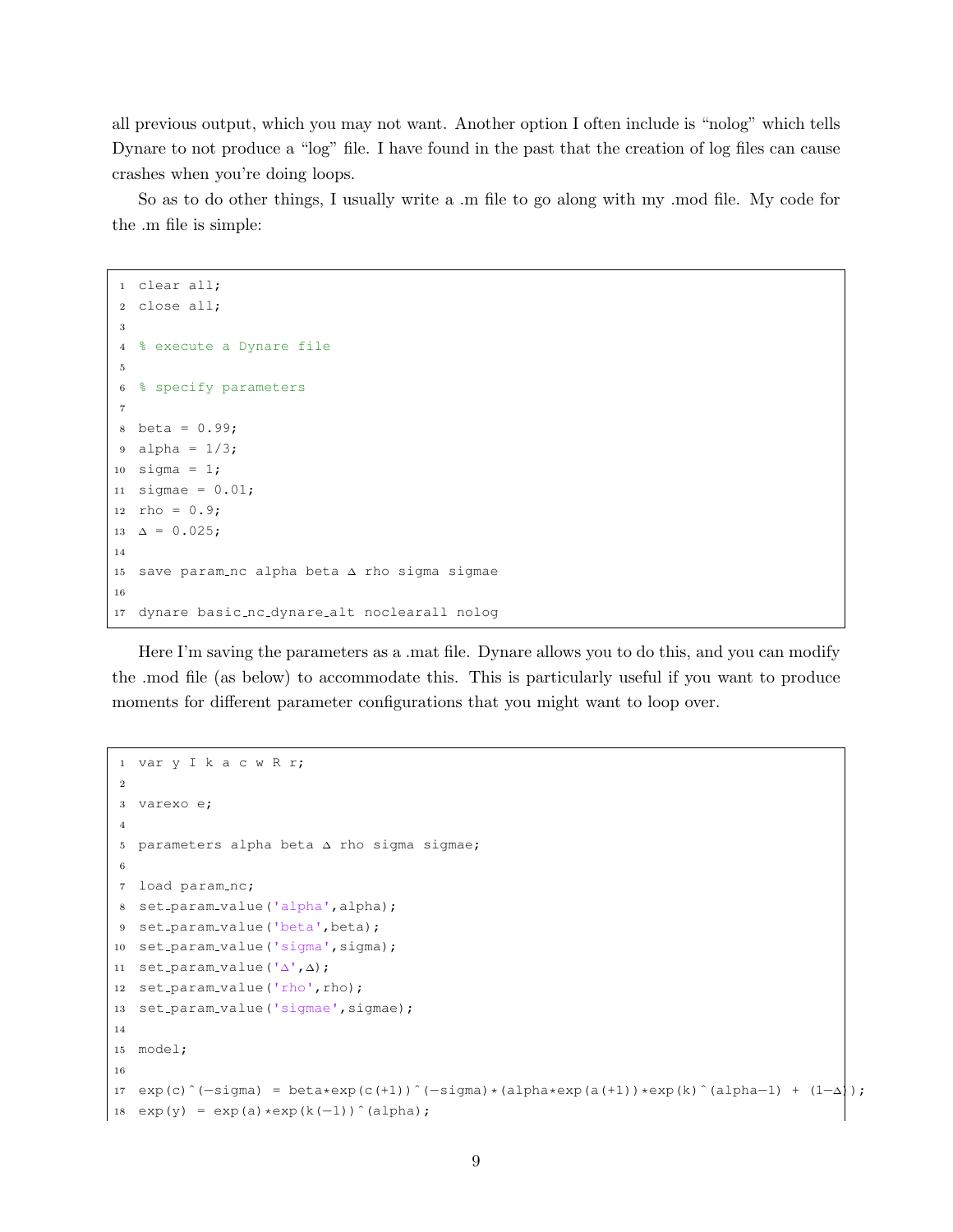```
19 exp(k) = exp(a) * exp(k(-1))^(alpha) - exp(c) + (1-\Delta) * exp(k(-1));
20 a = rho*a(-1) + e;
21 exp(y) = exp(c) + exp(I);22 \quad exp(c) (-signa) = beta*exp(c(+1)) (-signa)*(1+r);
23 exp(R) = alpha*exp(a)*exp(k(-1))^(alpha-1);
24 \exp(w) = (1-\alpha) \cdot \exp(a) \cdot \exp(k(-1))^ (alpha);
25
26 end;
27
28 initval;
29 k = \log(30);
30 y = \log(3);
31 c = \log(2.5);
32 I = \log(0.5);
33 a = 0;34 r = (1/beta) - 1;35 R = \log((1/\text{beta}) - (1-\Delta));
36 \text{ w} = \log(1);
37 end;
38
39 shocks;
40 var e = sigmae^2;
41 end;
42
43 steady;
44
45 stoch_simul(order=1,irf=20);
```
You can see how I modified the code in the "parameter" block to accommodate the loading in of saved parameters.

By default, Dynare computes the steady state numerically – you give it initial values (if you don't give it initial values it uses values by default, which I think are 0 or 1), and it numerically computes the steady state. This is fine, but can be prone to problems. First, if you give it bad initial values it may not find the steady state, at which point your program crashes. Second, you may encounter situations in which you want to solve the model for different parameter values which could impact the steady state. What may be good initial values for one set of parameters may be bad initial values for another.

There is an easy way to get around this issue – write your own steady state file which solves the steady state analytically for any values of the parameters. You simply name the file the same thing as your .mod file, appended with " steadystate.m" (note the steady state file is an .m file, not a .mod file). The structure "M" that Dynare produces saves the parameter values; in your steady state file you read the parameters from "M," solve for the steady state values of the variables of the model, and then create matrix called "ys" which has the steady state values. My steady state code is given below: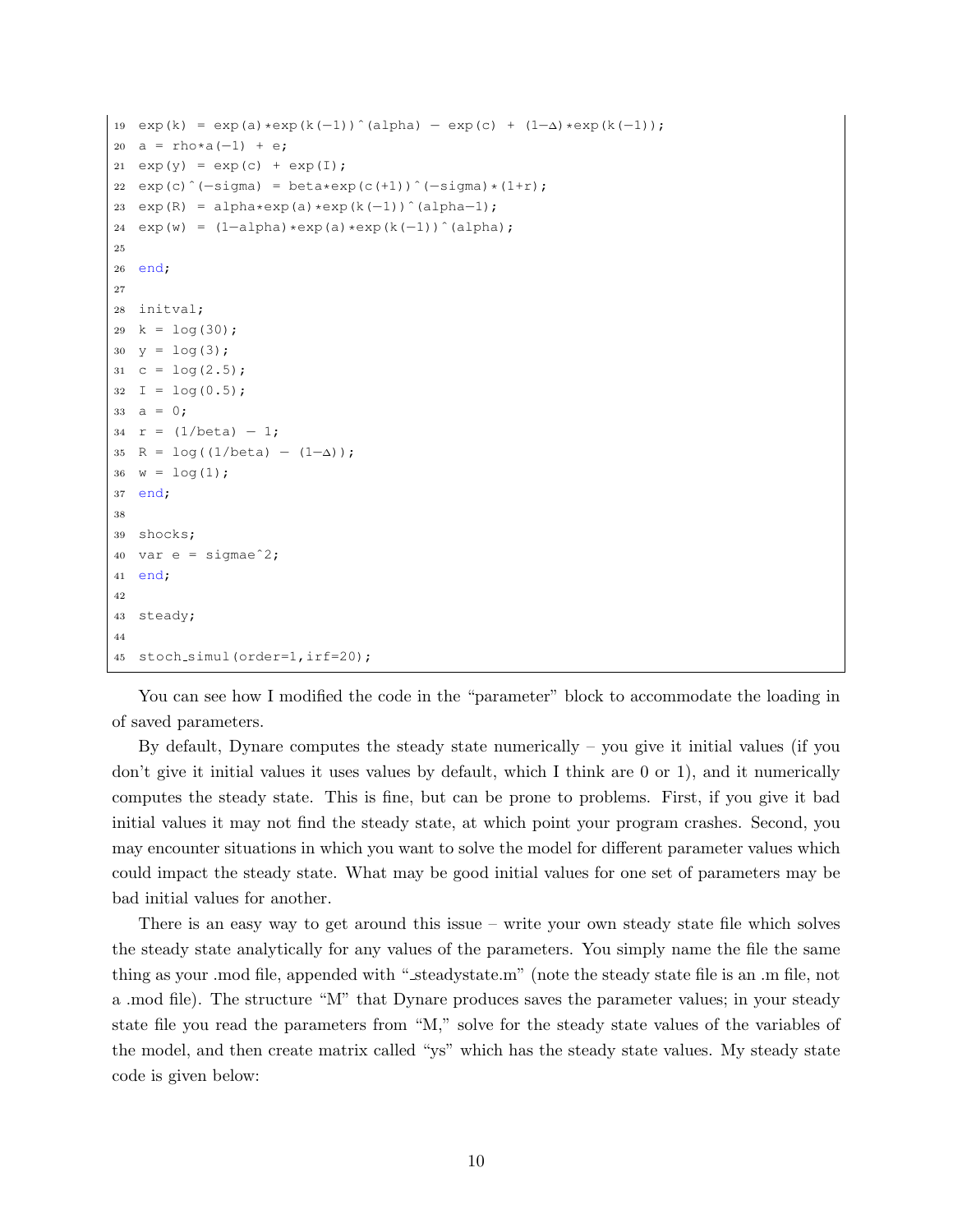```
1 function [ys, check] = basic_nc_dynare(ss-steadystate(ys,exe);\overline{2}3 global M
4
5 alpha = M<sub>-</sub>.params(1);
6 beta = M_{-}. params(2);
7 \Delta = M.params(3);
s rho = M<sub>-</sub>.params(4);
9 sigma = M_{-}. params(5);
10 sigmae = M_{-}. params(6);
11
12 k = (alpha/(1/beta – (1-\Delta)))^(1/(1-alpha));
13 y = k^{\text{}}(alpha);
14 I = \Delta * k;15 c = y - I;
16 a = 1;17 \text{ w} = (1-\text{alpha}) * k \text{ (alpha)};18 R = alpha*k^(alpha-1);
19 r = (1/beta) - 1;
20
21 check = 0;22
23 ys = [log(y);24 log(I);
25 log(k);
26 log(a);
27 log(c);
28 log(w);
29 log(R);
30 r];
```
You have to follow this structure (e.g. for whatever reason you need the "check  $= 0$ " line in there). But once you have this, you can eliminate the "initval" block of your .mod file and it'll automatically recognize the steady state file.

Finally, something else that comes in handy is to note that Dynare produces a lot of output when you run it. One file it produces is a  $\ldots$  file with the same name as your  $\ldots$  mod file. Once you've run the .mod file once, you can then just type in the name of the .m file into the command window in Matlab and it'll produce all the same output. This turns out to be substantially faster than typing "dynare file name" because there is all this initialization that Dynare does that slows it down (you will see this immediately below).

# 5 Dynare Output

Dynare will produce a bunch of output in the command window for you (unless you include options discussed above to suppress it). Below is the output that I get: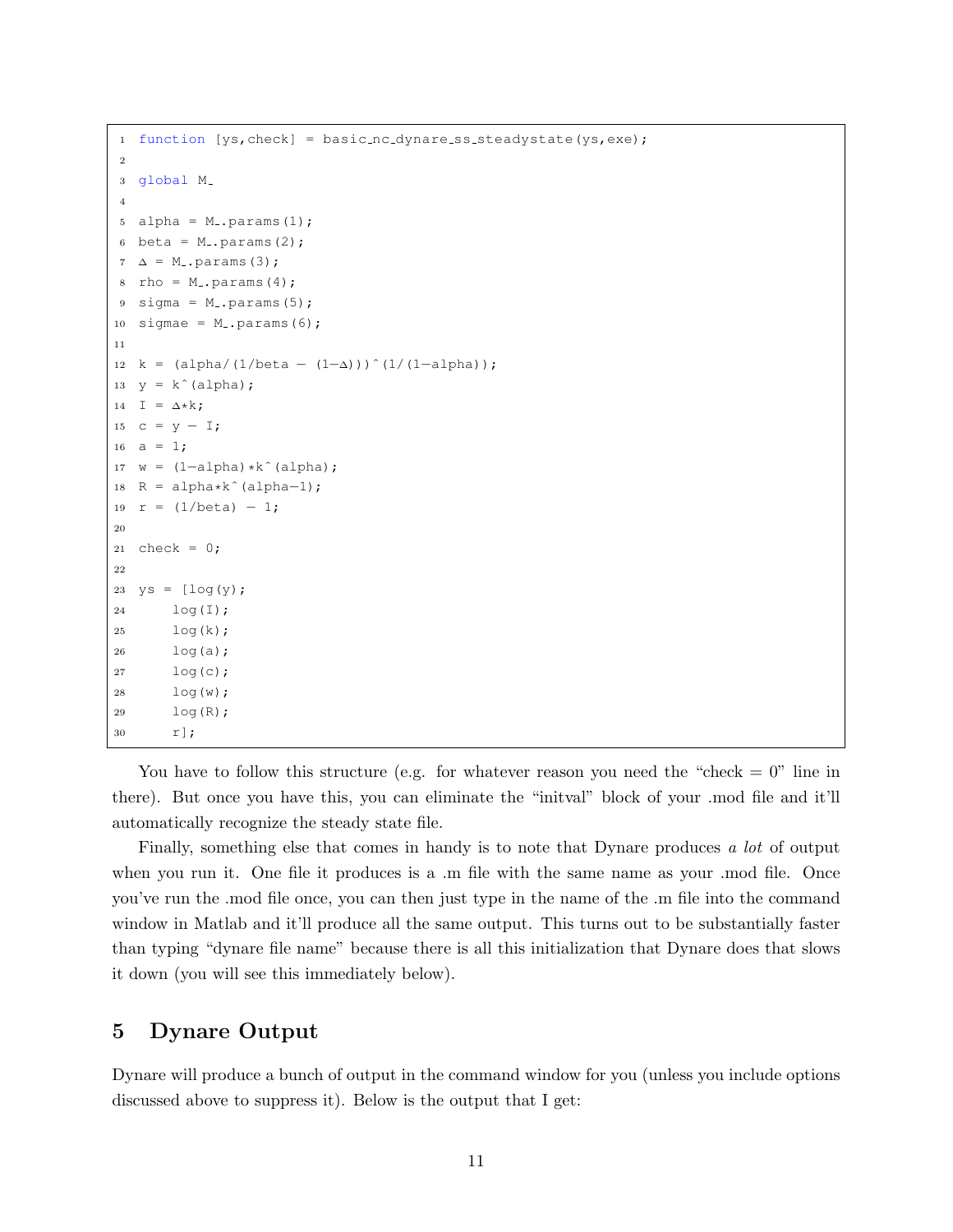Configuring Dynare ... [mex] Generalized QZ. [mex] Sylvester equation solution. [mex] Kronecker products. [mex] Sparse kronecker products. [mex] Local state space iteration (second order). [mex] Bytecode evaluation. [mex] k-order perturbation solver. [mex] k-order solution simulation. [mex] Quasi Monte-Carlo sequence (Sobol). [mex] Markov Switching SBVAR. Starting Dynare (version 4.4.2). Starting preprocessing of the model file ... Found 8 equation(s). Evaluating expressions...done Computing static model derivatives: - order 1 Computing dynamic model derivatives: - order 1 Processing outputs ...done Preprocessing completed. Starting MATLAB/Octave computing.

STEADY-STATE RESULTS:

- y 1.12546
- $I -0.312508$
- k 3.37637
- a 0
- c 0.854424
- w 0.719993
- $R -3.34953$
- r 0.010101

MODEL SUMMARY

Number of variables: 8 Number of stochastic shocks: 1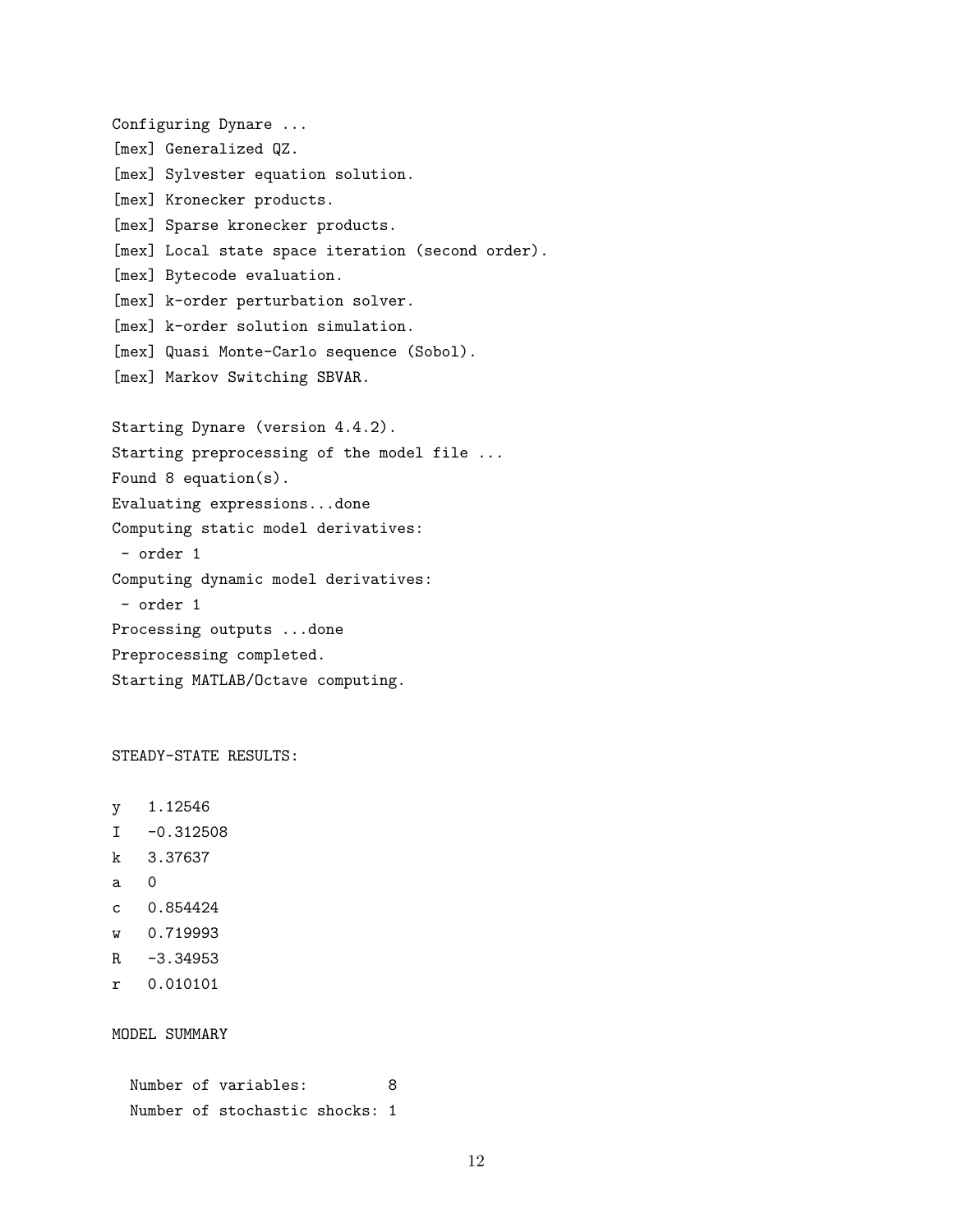```
Number of state variables: 2
Number of jumpers: 2
Number of static variables: 5
```
MATRIX OF COVARIANCE OF EXOGENOUS SHOCKS

Variables e e 0.000100

#### POLICY AND TRANSITION FUNCTIONS

|          |          |             |          | --      | ີ   |
|----------|----------|-------------|----------|---------|-----|
| Constant | .125457  | $-0.312508$ | 3.376372 |         | .   |
| $k(-1)$  | 0.333333 | $-0.502551$ | 0.962436 |         | ∪.; |
| $a(-1)$  | 0.900000 | 3.139964    | 0.078499 | .900000 | 0.1 |
| е        | .000000  | 3.488849    | 0.087221 | .000000 | 0.1 |
|          |          |             |          |         |     |

#### THEORETICAL MOMENTS

| VARIABLE     | MF.AN     | DEV.<br>STD. | VARIANCE |
|--------------|-----------|--------------|----------|
| y            | 1.1255    | 0.0286       | 0.0008   |
| $\mathsf{T}$ | $-0.3125$ | 0.0743       | 0.0055   |
| k            | 3.3764    | 0.0275       | 0.0008   |
| a            | 0.0000    | 0.0229       | 0.0005   |
| $\mathsf{C}$ | 0.8544    | 0.0194       | 0.0004   |
| W            | 0.7200    | 0.0286       | 0.0008   |
| R.           | $-3.3495$ | 0.0212       | 0.0005   |
| $\mathbf r$  | 0.0101    | 0.0007       | 0.0000   |

### MATRIX OF CORRELATIONS

| Variables    |  | v I kacw R                                                       |  |  |
|--------------|--|------------------------------------------------------------------|--|--|
| y            |  | 1.0000  0.9017  0.7567  0.9600  0.8569  1.0000  0.4202  0.3167   |  |  |
| $\mathbf{I}$ |  | $0.9017$ 1.0000 0.3997 0.9867 0.5499 0.9017 0.7712 0.6957        |  |  |
| k            |  | $0.7567$ 0.3997 1.0000 0.5433 0.9854 0.7567 -0.2752 -0.3804      |  |  |
| $\mathbf{a}$ |  | 0.9600  0.9867  0.5433  1.0000  0.6783  0.9600  0.6576  0.5697   |  |  |
| $\mathsf{C}$ |  | 0.8569  0.5499  0.9854  0.6783  1.0000  0.8569  -0.1076  -0.2175 |  |  |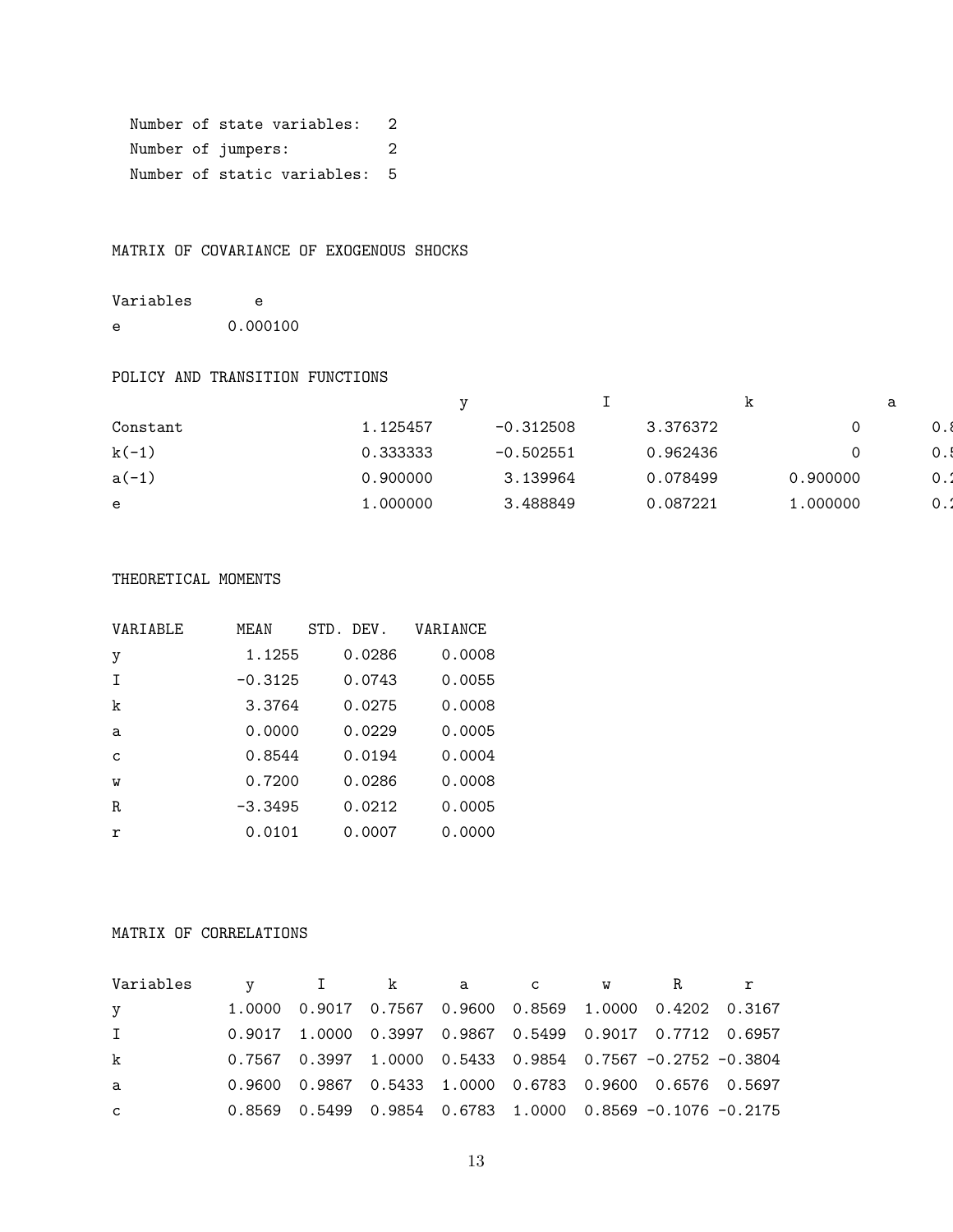| W  |  |  | $1.0000$ 0.9017 0.7567 0.9600 0.8569 1.0000 0.4202 0.3167   |  |  |
|----|--|--|-------------------------------------------------------------|--|--|
| R. |  |  | $0.4202$ 0.7712 -0.2752 0.6576 -0.1076 0.4202 1.0000 0.9938 |  |  |
| r  |  |  | $0.3167$ 0.6957 -0.3804 0.5697 -0.2175 0.3167 0.9938 1.0000 |  |  |

#### COEFFICIENTS OF AUTOCORRELATION

(jumper).

| Order          | $\mathbf{1}$                               | $\overline{2}$                         | $\overline{\mathbf{3}}$ | 4 | 5 |
|----------------|--------------------------------------------|----------------------------------------|-------------------------|---|---|
| y              |                                            | 0.9367  0.8784  0.8246  0.7748  0.7289 |                         |   |   |
| $\mathbf I$    |                                            | 0.8827 0.7777 0.6839 0.6001 0.5252     |                         |   |   |
| $\mathbf k$    | 0.9980  0.9925  0.9840  0.9730  0.9597     |                                        |                         |   |   |
| a              |                                            | 0.9000 0.8100 0.7290 0.6561 0.5905     |                         |   |   |
| $\mathbf{C}$   | 0.9927   0.9826   0.9702   0.9559   0.9398 |                                        |                         |   |   |
| $\overline{W}$ |                                            |                                        |                         |   |   |
| $\mathbb R$    |                                            | 0.8768 0.7668 0.6686 0.5811 0.5031     |                         |   |   |
| $\mathbf r$    |                                            | 0.8868 0.7853 0.6945 0.6133 0.5406     |                         |   |   |
|                | Total computing time : 0h00m01s            |                                        |                         |   |   |

Several comments on the nature of the output. First, Dynare starts with a "model summary." This includes variables by "type" but note that the types (what Dynare calls states, jumpers, and static) do not necessarily sum to the total number of variables. Dynare counts things which show up in the equilibrium conditions just dated t as static variables; things which show up with a  $t-1$ as states, and things which show up with a  $t + 1$  as jumpers. Something could show up as both a state and a jumper – here,  $\alpha$  appears lagged (as a state) and with a " $+1$ " in the Euler equation

The next part of the Dynare output are the policy and transition functions. The "constant" in the policy and transition functions output is just the steady state values; the coefficients of the (modified) state space representation are easy to understand. In addition, Dynare produces means (steady state values), volatilities (standard deviations), and variances for each endogenous variable. It also produces the matrix of correlations as well as coefficients of autocorrelation at different lags. If there are multiple shocks, it will also produce a variance decomposition telling you how important each shock is – using the terminology I've used, this is an "unconditional" variance decomposition in the sense of showing the fraction of the total variance of each variable Given the options I specified, all of these moments are theoretical (in the sense of being analytical, not based on a simulation).

Dynare also produces impulse responses to the shocks. These are shown here: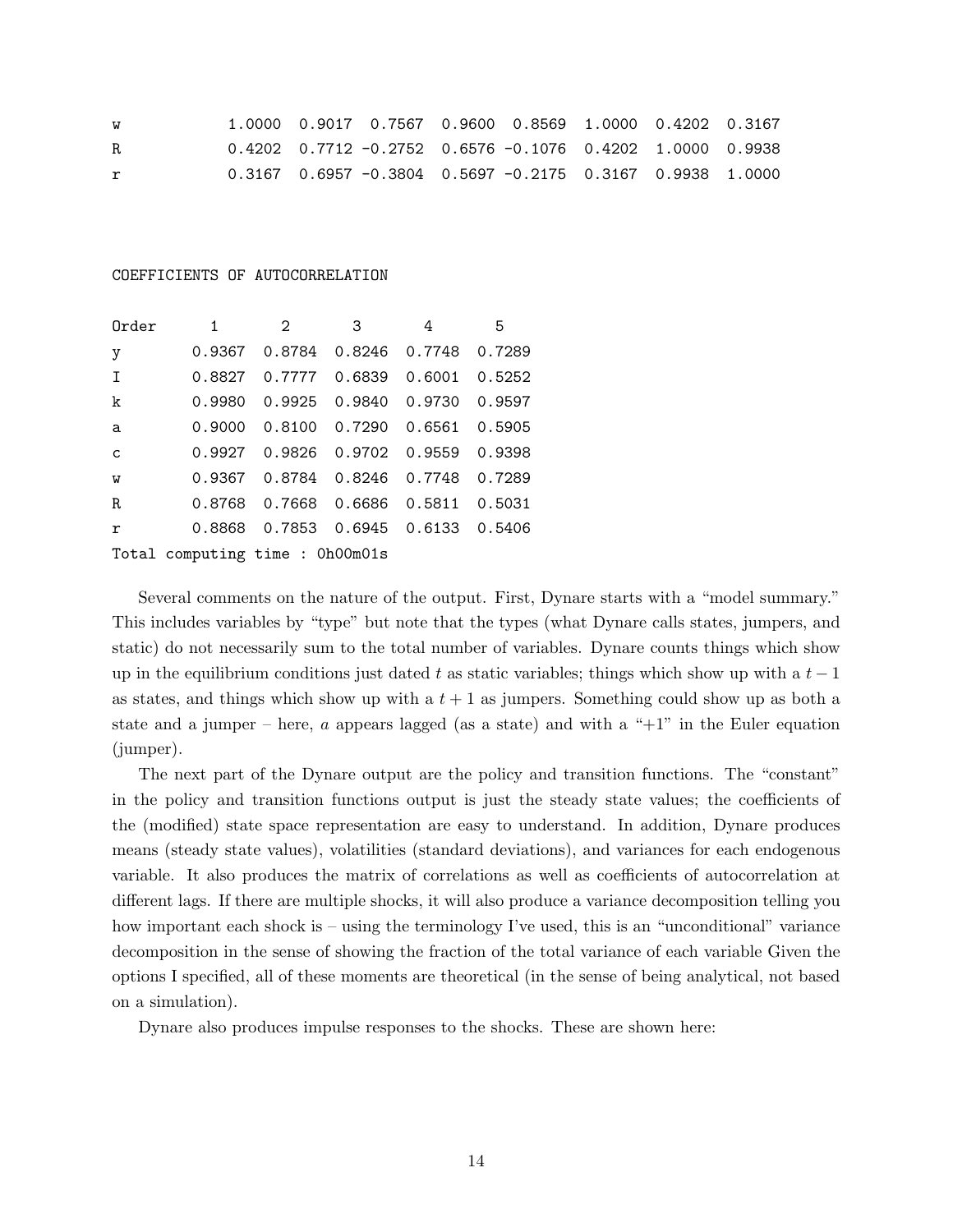

There is one interpretive issue in the IRFs of which you need to be aware. Recall that Dynare interprets  $k_t$  as  $k_{t+1}$ . Hence, the impulse response of  $k_t$  that it produces is really the impulse response of  $k_{t+1}$ . To get the impulse responses of  $k_t$ , you need to (i) add a zero as the impact response (remember the capital stock can't react on impact as it is predetermined) and (ii) set the response of  $k_t$  at horizon h equal to the response of what Dynare gives as the impulse response in period  $h + 1$ .

# 6 Where is the Output Stored?

Dynare is great at producing lots of different output right there for you to see. It's a little more challenging to find where your output is stored.

Dynare will store IRFs for you under the following nomenclature: "x<sub>-e</sub>" denotes the impulse response of variable x to shock e. The coefficients of the state space representation are a bit harder to find. In terms of the notation introduced above, the coefficients of the Ψ matrix are stored in "oo\_dr.ghx"; the coefficients of the  $\Omega$  matrix are stored in "oo\_dr.ghu"; and the steady state values are stored in "oo dr.ys". One irritation with Dynare is that it does not store coefficients of the state space representation in the same order you declare variables (whereas the output produced in the command window is based on what is called the "order of declaration" or the order in which you declare the variables). The "DR" ordering (for "decision rule") is based on the following ordering of variables by type: static variables (only dated t), backward-looking variables (dated t and  $t-1$ ), mixed variables (dated  $t - 1$ ,  $t$ , and  $t + 1$ ), and forward-looking variables (variables dated t and  $t+1$ ). The stored output "oo\_dr.inv. order var" contains the the inverse mapping – so if a variable is declared 2nd, "oo dr.inv. order var $(2)$ " will give you the DR order for that variable.

If you want to use the coefficients of the state space representation to do your own simulations, etc., it is helpful to first declare variable orderings in your own code according to the order in which you declared them: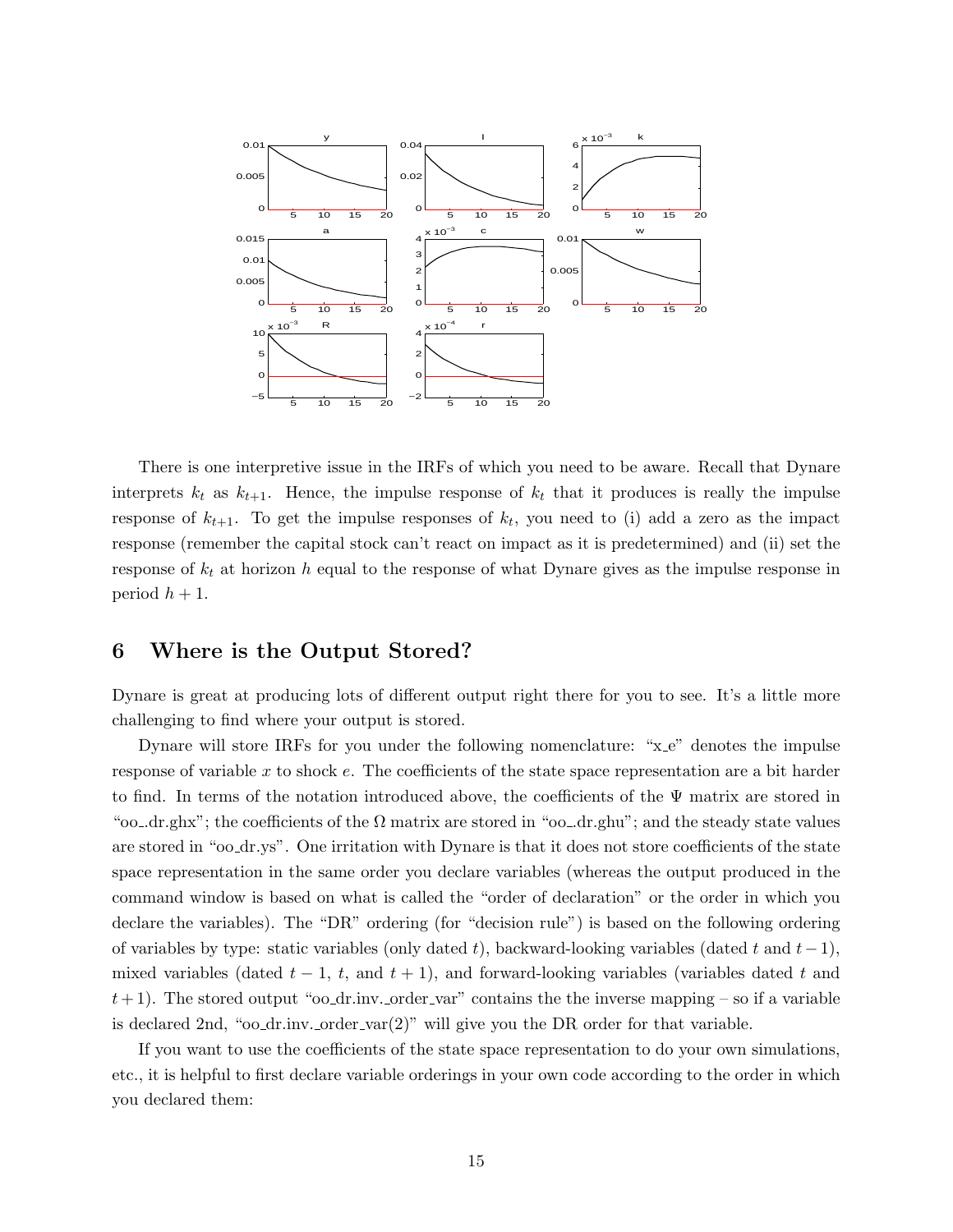$1 p_y = 1;$ 2  $p_I = 2;$  $3 \text{ p}_k = 3;$ 4  $p_{-}a = 4;$  $p_{-}c = 5;$ 6  $p_w = 6;$  $p_R = 7;$  $p-r = 8;$ 

Then I can create matrixes for the state space representation as follows:

```
1 % state space representation: S(t) = A*S(t−1) + B*e(t), X(t) = C*S(t−1) +
2 \frac{8}{5} D*e(t);
3
A = [oo..dr.ghx(oo..dr.inv-order-var(p_k),:);5 oo_.dr.ghx(oo_.dr.inv_order_var(p_a),:)];
6
7 B = [oo..dr.ghu(oo..dr.inv-order-var(p_k),:);8 00-.dr.ghu(00..dr.inv-order-var(p_a),:)];
9
10 C = [oo..dr.ghx(oo..dr.inv-order-var(p-y),:);11 oo-dr.ghx(oo-dr.inv-order-var(p-I),:);
12 oo..dr.ghx(oo..dr.inv_order_var(p_c),:);
13 oo ..dr.ghx(oo ..dr.inv order var(p _w),:);
14 oo..dr.ghx(oo..dr.inv_order_var(p_R),:);
15 oo-dr.ghx(oo-dr.inv-order-var(p_r),:)];
16
17 D = [oo..dr.ghu(oo..dr.inv-order-var(p-y),:);18 oo..dr.ghu(oo..dr.inv_order_var(p_I),:);
19 oo..dr.ghu(oo..dr.inv_order_var(p_c),:);
20 oo .dr.ghu(oo .dr.inv order var(p w),:);
21 oo .dr.ghu(oo .dr.inv order var(p (R), :);
22 oo .dr.ghu(oo .dr.inv order var(p_r),:)];
```
Then with this, I can create impulse responses on my own, and can verify that they check out with what Dynare produces already:

```
% compute impulse responses by hand
2 H = 20;3 Sirf = zeros(2,H);
4 Xirf = zeros(6, H);
5
6 Sirf(:,1) = B*sigmae;
7 Xirf(:,1) = D*sigma;8
9 for j = 2:H10 Sirf(:,j) = A*Sirf(:,j-1);
```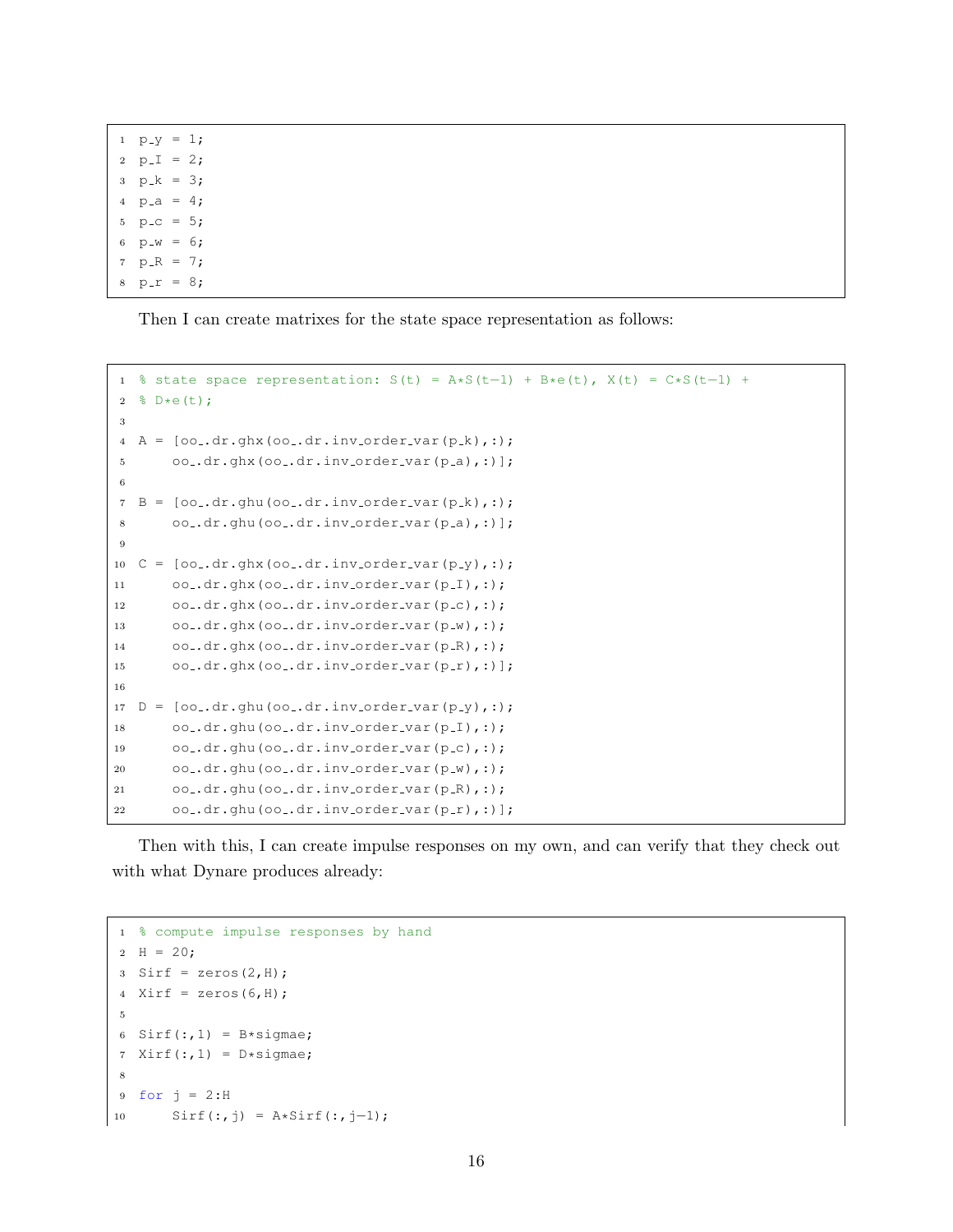```
11 Xirf(:,j) = C*Sirf(:,j-1);12 end
```
It is straightforward to verify that these impulse responses are the same as what Dynare produces.

It is helpful to know where these are in the event that you want to conduct your own simulation. I can simulate out variables just as before by drawing shocks from some distribution. For the simulation I assume that everything begins in steady state, so that the initial conditions are all 0 (recall that the variables are deviations about steady state). Here is some code to do that:

```
1 % compute a simulation. First draw shocks
2 randn('seed',666)
3 T = 200; % number of periods to simulate
4 e = sigmae*randn(1,T);
5
6 Ssim = zeros(2, T);
7 Xsim = zeros(6,T);
8
9 % assume initial state is SS
10 Ssim(:,1) = B*e(1,1);11 for i = 2:T12 Ssim(:,j) = A*Ssim (:,j-1) + B*e(1,j);13 X \sin(:, j) = C * S \sin(:, j-1) + D * e(1, j);14 end
```
As written, the interpretation of the variables in the two matrixes are as deviations about steady state, so these ought to be mean-zero (in a large enough sample). One might want to add back in the means, which in a linear approximation is just the steady state values. The steady state values are stored in "oo .dr.ys" – but the steady state values are stored in the order you declared the variables, which is different than the stored coefficients of the state space representation.

Here is a figure of the simulated time paths of these variables: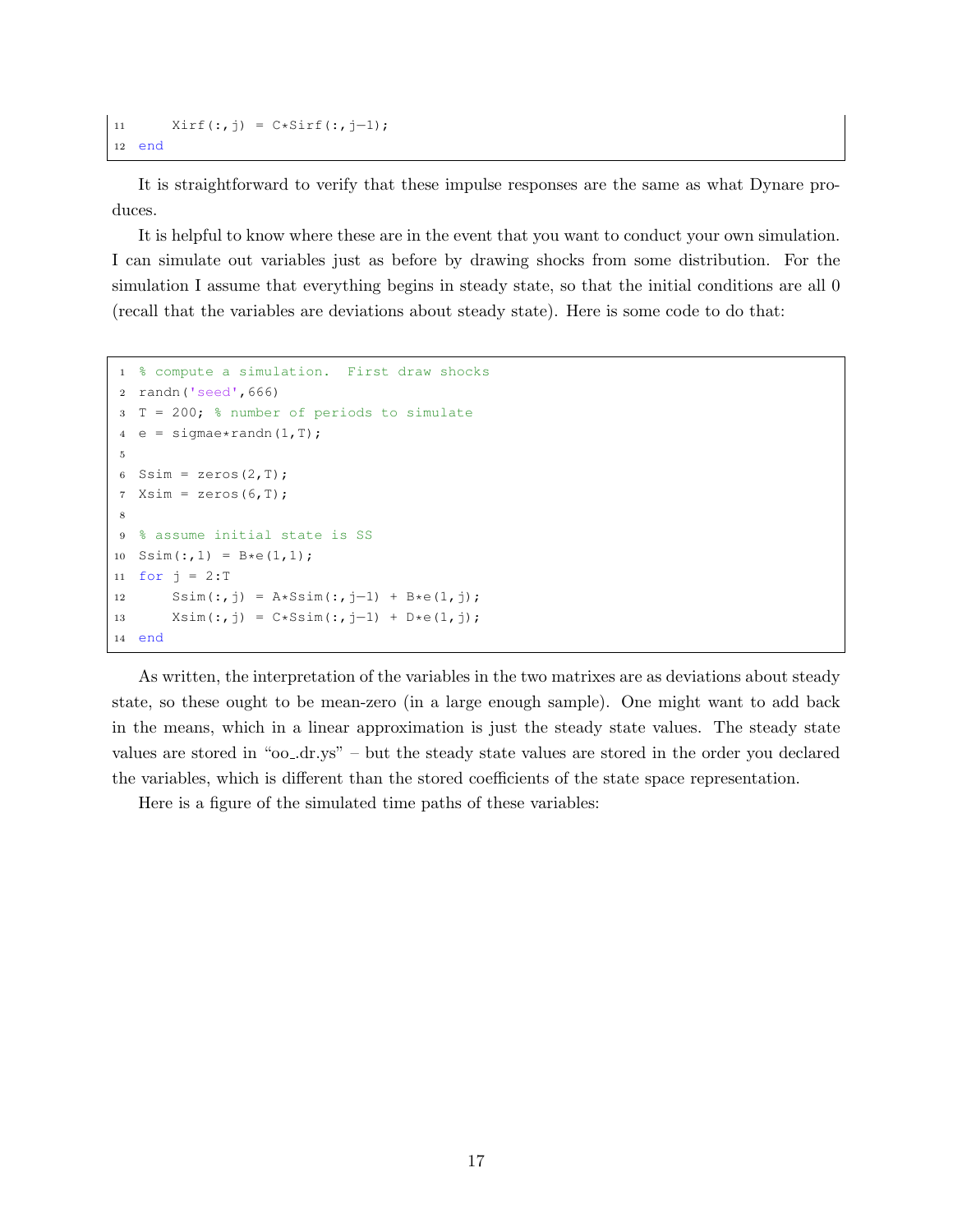

The simulations have some of the features we might expect – consumption is "smoother" than output, which is less volatile than investment. The capital stock evolves very smoothly as well.

Dynare will also directly do simulations for you if you want. For example, if I type in "stoch simul(order=1,irf=40,periods=200)" it will generate a simulation of 200 periods of the variables of the model. If you use this command then it produces moments (standard deviations, correlations, and autocorrelations) off of the simulated data, as opposed to producing "theoretical" moments using the coefficients of the state space representation (theoretical in the sense that you can calculate analytic moments of the state-space representation because it is linear).

Dynare will also store the second moments statistics that it produces. "oo .mean" will produce the means of the variables; "oo .var" produces the variance-covariance matrix (the standard deviations are the square roots of the diagonal elements). "oo ..autocorr" will produce autocorrelations – "oo\_autocorr $\{i\}(k,l)$ " will produce the *i*th autocorrelation coefficient between the variables k and l – e.g.  $corr(y_t^l, y_{t-i}^l)$ . So the first order autocorrelation coefficient of variable j would be "oo\_autocorr $\{1\}$ ,(j,j)." The field "oo\_gamma\_y $\{AR+2\}$ " will give you the variance decomposition (only if there is more than one shock), where AR is the number of AR lags it uses (the default is  $AR = 5$ ).

# 7 Higher Order Approximations

Dynare will use higher order perturbations (based on 2nd or 3rd order approximations). In fact, by default Dynare solves models using a 2nd order approximation (you have to change the options in "stoch simul" to get a first order approximation. Higher order approximations have several potential advantages. First, higher order approximations are more appropriate for welfare analysis. Second, higher order approximations are going to be more accurate. Third, higher order approximations can allow you to examine state-dependence (e.g. do impulse responses depend on the initial state in which a shock hits). Fourth, higher order approximations are necessary if you want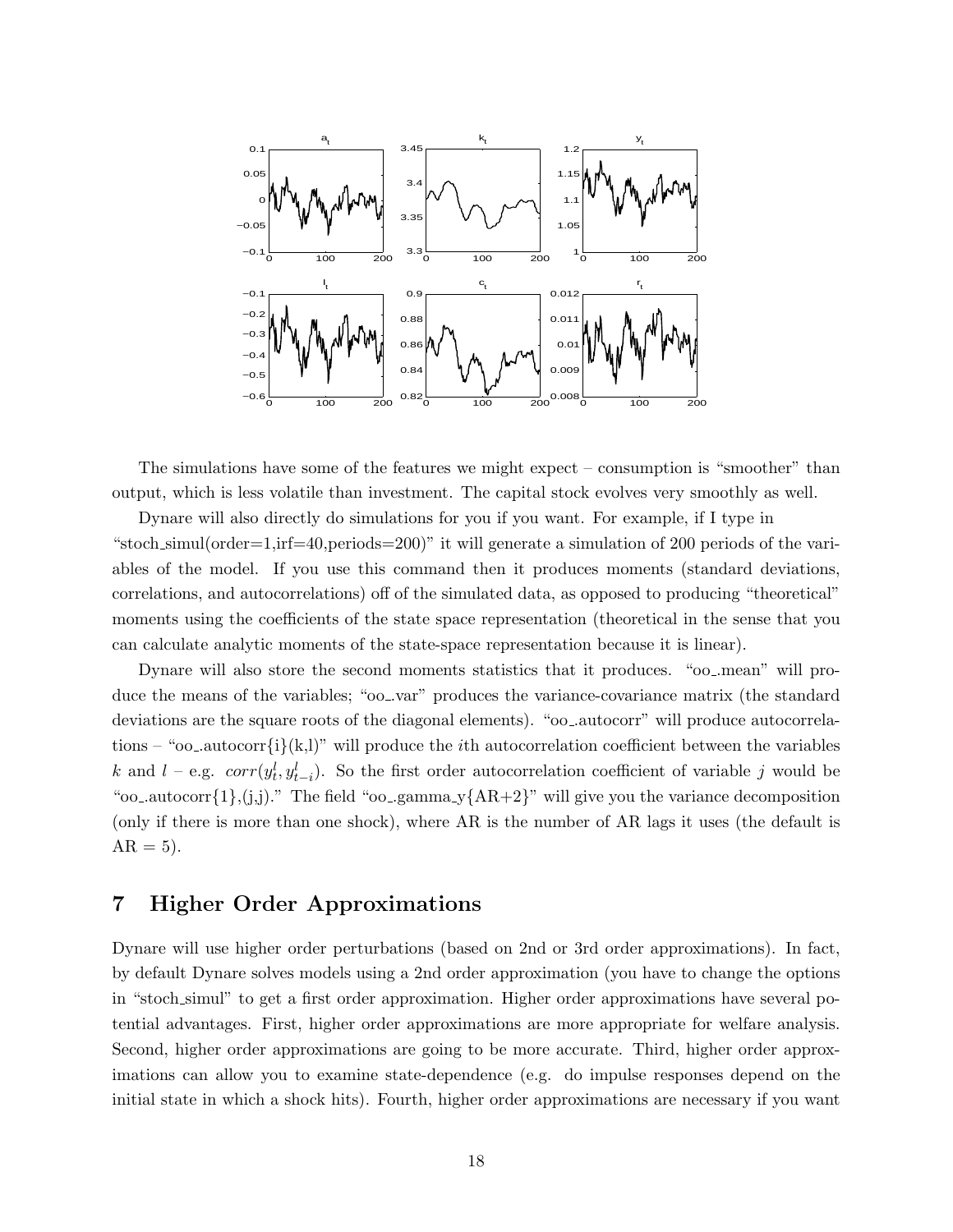to think about "second moment" shocks (e.g. shocks to the variance of a shock . . . you actually need a third order approximation for this to introduce interesting dynamics).

For a second order approximation, Dynare will produce the following output for the state space representation:

$$
s_{t} = \frac{1}{2}\Upsilon_{s,0} + As_{t-1} + B\epsilon_{t} + \frac{1}{2}\Upsilon_{s,1}\left(s_{t-1}\otimes s_{t-1}\right) + \frac{1}{2}\Upsilon_{s,2}\left(\epsilon_{t}\otimes\epsilon_{t}\right) + \Upsilon_{s,3}\left(s_{t-1}\otimes\epsilon_{t}\right) \tag{1}
$$

$$
x_{t} = \frac{1}{2} \Upsilon_{x,0} + Cs_{t-1} + D\epsilon_{t} + \frac{1}{2} \Upsilon_{x,1} (s_{t-1} \otimes s_{t-1}) + \frac{1}{2} \Upsilon_{x,2} (\epsilon_{t} \otimes \epsilon_{t}) + \Upsilon_{x,3} (s_{t-1} \otimes \epsilon_{t})
$$
(2)

The new coefficients are the higher order terms; I call them  $\Upsilon$  and index them by s or x (for state or non-state). It is *not* a typo that a  $\frac{1}{2}$  term doesn't appear in the last term (think about taking a second order approximation. A first order approximation is a special case of this where all the  $\Upsilon$  coefficient matrixes are zero. Note also that the first order coefficients, A, B, C, and D are the same whether the second order terms are zero or not. The operator ⊗ is the Kronecker product. I will not go into the details of how these coefficients are found.

The Dynare output for the second order approximation is given below:

STEADY-STATE RESULTS:

```
y 1.12546
I -0.312508
k 3.37637
a 0
c 0.854424
w 0.719993
R -3.34953
r 0.010101
MODEL SUMMARY
 Number of variables: 8
 Number of stochastic shocks: 1
 Number of state variables: 2
 Number of jumpers: 2
 Number of static variables: 5
```
MATRIX OF COVARIANCE OF EXOGENOUS SHOCKS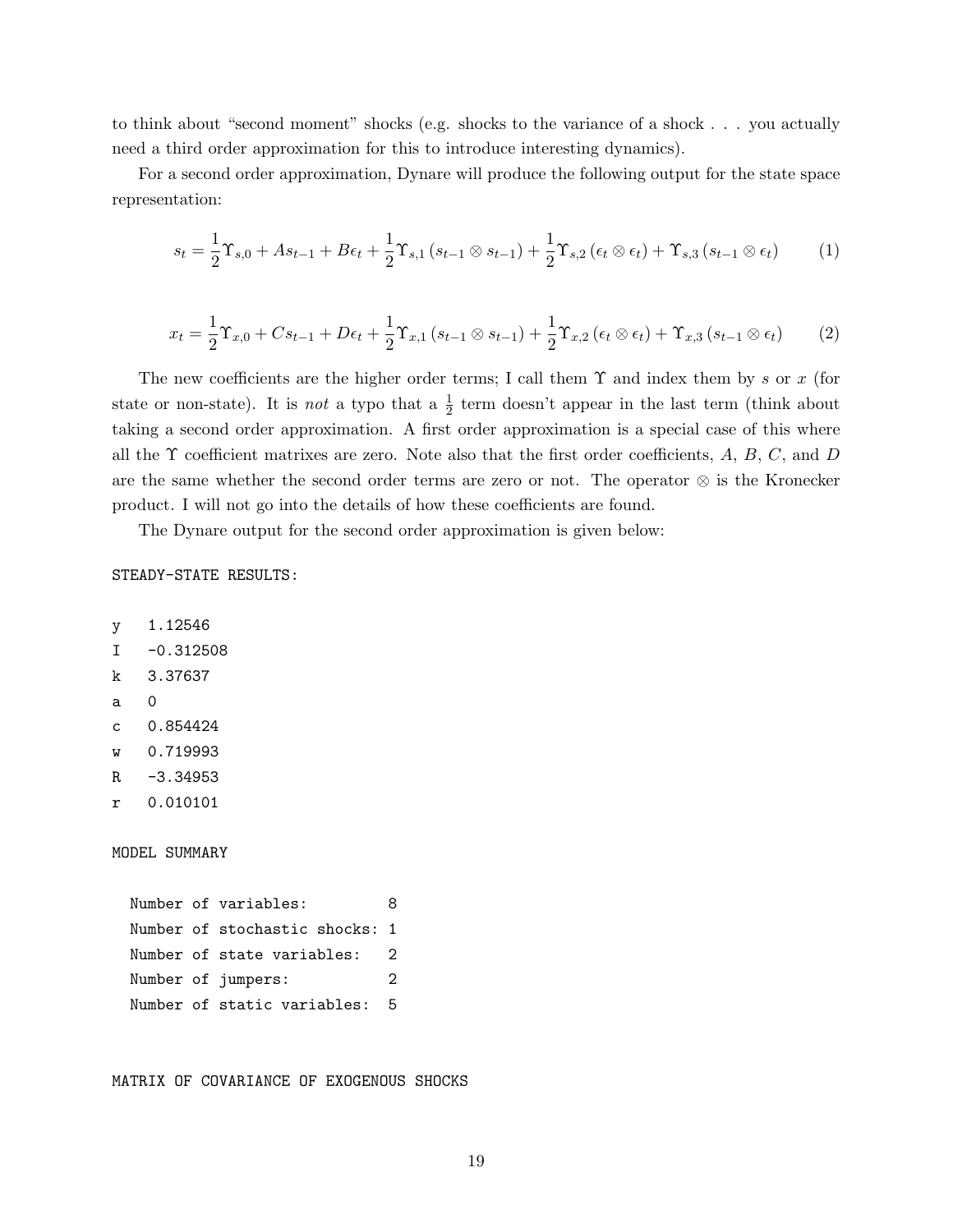# Variables e

e 0.000100

### POLICY AND TRANSITION FUNCTIONS

|                |                |             |             |          | а       |
|----------------|----------------|-------------|-------------|----------|---------|
| Constant       | 1.125457       | $-0.312578$ | 3.376370    | 0        | $0.\xi$ |
| (correction)   | $\overline{0}$ | $-0.000070$ | $-0.000002$ | $\Omega$ | 0.1     |
| $k(-1)$        | 0.333333       | $-0.502551$ | 0.962436    | $\Omega$ | 0.1     |
| $a(-1)$        | 0.900000       | 3.139964    | 0.078499    | 0.900000 | $0$ .   |
| e              | 1.000000       | 3.488849    | 0.087221    | 1.000000 | 0.2     |
| $k(-1), k(-1)$ | $\mathbf 0$    | $-0.536347$ | 0.014107    | 0        | 0.1     |
| $a(-1), k(-1)$ | $\mathbf 0$    | 2.684454    | $-0.047889$ |          | $-0.1$  |
| $a(-1), a(-1)$ | $\Omega$       | $-3.408636$ | 0.034945    | 0        | 0.1     |
| e,e            | 0              | $-4.208192$ | 0.043142    | 0        | 0.1     |
| $k(-1)$ ,e     | 0              | 2.982727    | $-0.053210$ | $\Omega$ | $-0.1$  |
| $a(-1)$ ,e     | 0              | -7.574746   | 0.077656    |          | 0.1     |

### APROXIMATED THEORETICAL MOMENTS

| VARIABLE     | MEAN      | STD.<br>DEV. | VARIANCE |
|--------------|-----------|--------------|----------|
| y            | 1.1256    | 0.0286       | 0.0008   |
| $\top$       | $-0.3145$ | 0.0743       | 0.0055   |
| k            | 3.3768    | 0.0275       | 0.0008   |
| a            | 0.0000    | 0.0229       | 0.0005   |
| $\mathsf{C}$ | 0.8547    | 0.0194       | 0.0004   |
| W            | 0.7201    | 0.0286       | 0.0008   |
| R.           | $-3.3498$ | 0.0212       | 0.0005   |
| r            | 0.0101    | 0.0007       | 0.0000   |

## APPROXIMATED MATRIX OF CORRELATIONS

| Variables    |  | v I kacw R |  |                                                                  |  |
|--------------|--|------------|--|------------------------------------------------------------------|--|
| y            |  |            |  | 1.0000  0.9017  0.7567  0.9600  0.8569  1.0000  0.4202  0.3167   |  |
| $\mathbf{I}$ |  |            |  | 0.9017 1.0000 0.3997 0.9867 0.5499 0.9017 0.7712 0.6957          |  |
| k            |  |            |  | $0.7567$ 0.3997 1.0000 0.5433 0.9854 0.7567 -0.2752 -0.3804      |  |
| a            |  |            |  | 0.9600  0.9867  0.5433  1.0000  0.6783  0.9600  0.6576  0.5697   |  |
| $\mathsf{C}$ |  |            |  | 0.8569  0.5499  0.9854  0.6783  1.0000  0.8569  -0.1076  -0.2175 |  |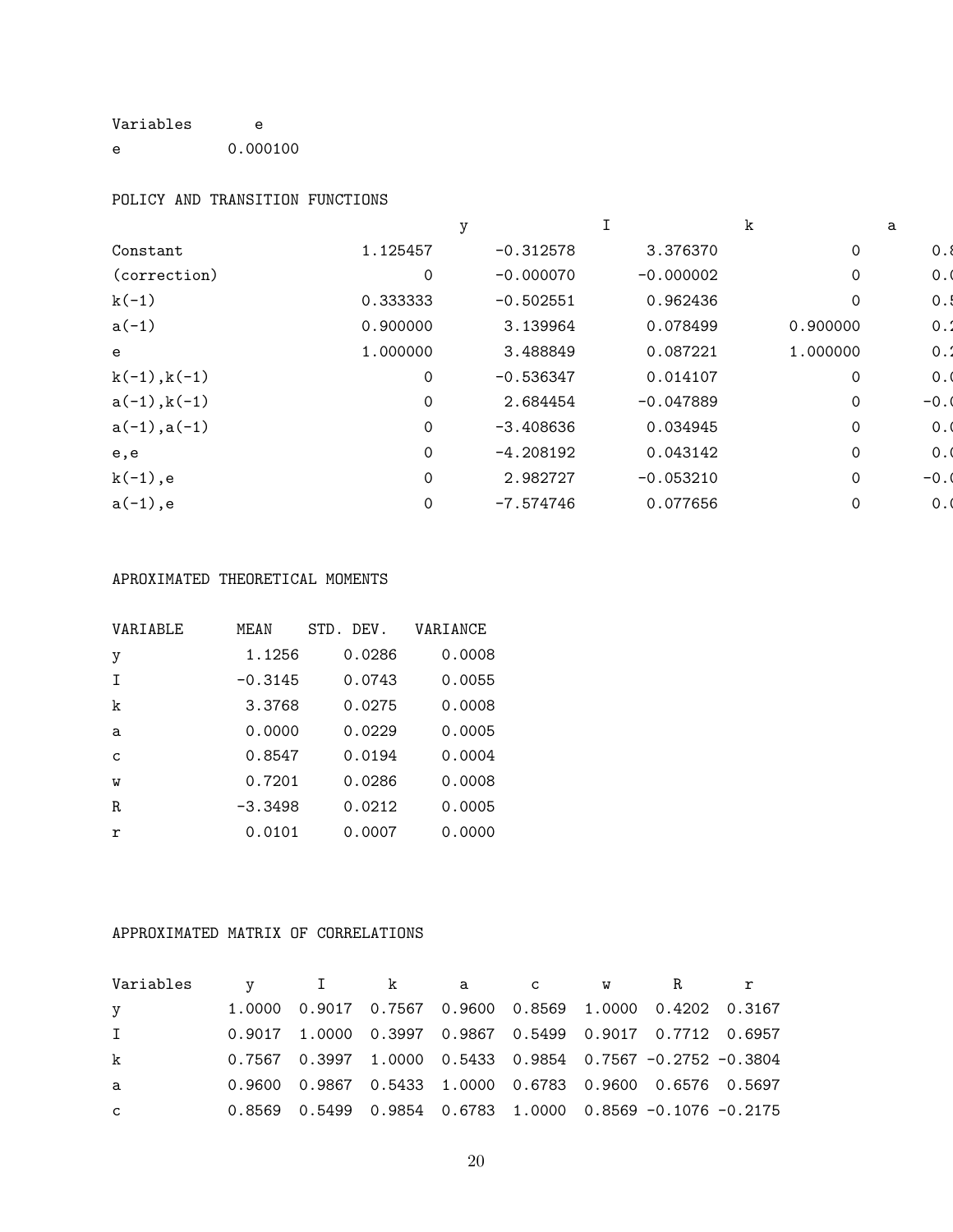| W  |  |  | $1.0000$ 0.9017 0.7567 0.9600 0.8569 1.0000 0.4202 0.3167   |  |  |
|----|--|--|-------------------------------------------------------------|--|--|
| R. |  |  | $0.4202$ 0.7712 -0.2752 0.6576 -0.1076 0.4202 1.0000 0.9938 |  |  |
| r  |  |  | $0.3167$ 0.6957 -0.3804 0.5697 -0.2175 0.3167 0.9938 1.0000 |  |  |

#### APPROXIMATED COEFFICIENTS OF AUTOCORRELATION

| Order        | $\mathbf{1}$                               | $\overline{2}$                     | $\overline{\mathbf{3}}$ | 4 | 5 |
|--------------|--------------------------------------------|------------------------------------|-------------------------|---|---|
| y            |                                            | 0.9367 0.8784 0.8246 0.7748 0.7289 |                         |   |   |
| $\mathbf I$  |                                            | 0.8827 0.7777 0.6839 0.6001 0.5252 |                         |   |   |
| k            |                                            |                                    |                         |   |   |
| a            |                                            |                                    |                         |   |   |
| $\mathsf{C}$ | 0.9927   0.9826   0.9702   0.9559   0.9398 |                                    |                         |   |   |
| $\mathbf w$  | 0.9367  0.8784  0.8246  0.7748  0.7289     |                                    |                         |   |   |
| $\mathbb R$  |                                            |                                    |                         |   |   |
| $\mathbf r$  |                                            | 0.8868 0.7853 0.6945 0.6133 0.5406 |                         |   |   |
|              | Total computing time: 0h00m02s             |                                    |                         |   |   |

What Dynare labels "correction" is the coefficient  $\Upsilon_{s,0}$  and  $\Upsilon_{x,0}$ . The coefficients on  $k(-1)$ ,  $a(-1)$  and e are the values in the A, B, C, and D matrixes we had above. The coefficients on  $k(-1), k(-1), a(-1), k(-1),$  and  $a(-1), a(-1)$  are the elements  $\Upsilon_{s,1}$  and  $\Upsilon_{x,1}$ . The coefficients on e, e are the  $\Upsilon_{s,2}$  and  $\Upsilon_{x,2}$  matrixes, while the  $k(-1)$ , e and  $a(-1)$ , e coefficients are the elements of  $\Upsilon_{s,3}$  and  $\Upsilon_{x,3}$ . The rest of the output for Dynare is the same as before, although these are "approximate theoretical moments" sense the model is non-linear. Note that what Dynare produces in the command window already includes the multiplication by  $\frac{1}{2}$ : what stores for you does not have this, so if you want to do your own simulations, you need to take this into account.

Dynare will produce impulse responses just as before. How does it do this in a non-linear model? It does so by simulation. In a nutshell, it will produce two simulations (using the same draw of shocks), but in one of the periods will add one standard deviation to the shock (or one standard deviation to one of the shocks in a multi-shock model). This is somewhat tricky because the impulse responses here will depend upon the initial value of the state. S

Here is what Dynare does. It will produce T different simulations with  $H_1 + H_2$  periods in each simulation, starting from the steady state. It will then average over the  $T$  simulations. Then it will repeat this exact same process (using the same draw of shocks), but in period  $H_1 + 1$  it will add one standard deviation to the shock (or add one standard deviation to one of the shocks in a one shock model). Then you average across T in the second simulation. Then for periods  $H_1 + 1$ through  $H_1 + H_2$ , you subtract the difference between the second and first simulations, and this will give you the impulse response function. There are two components to this process. The first  $H_1$  periods in essence averages over the initial state vector – if you knew the state from which you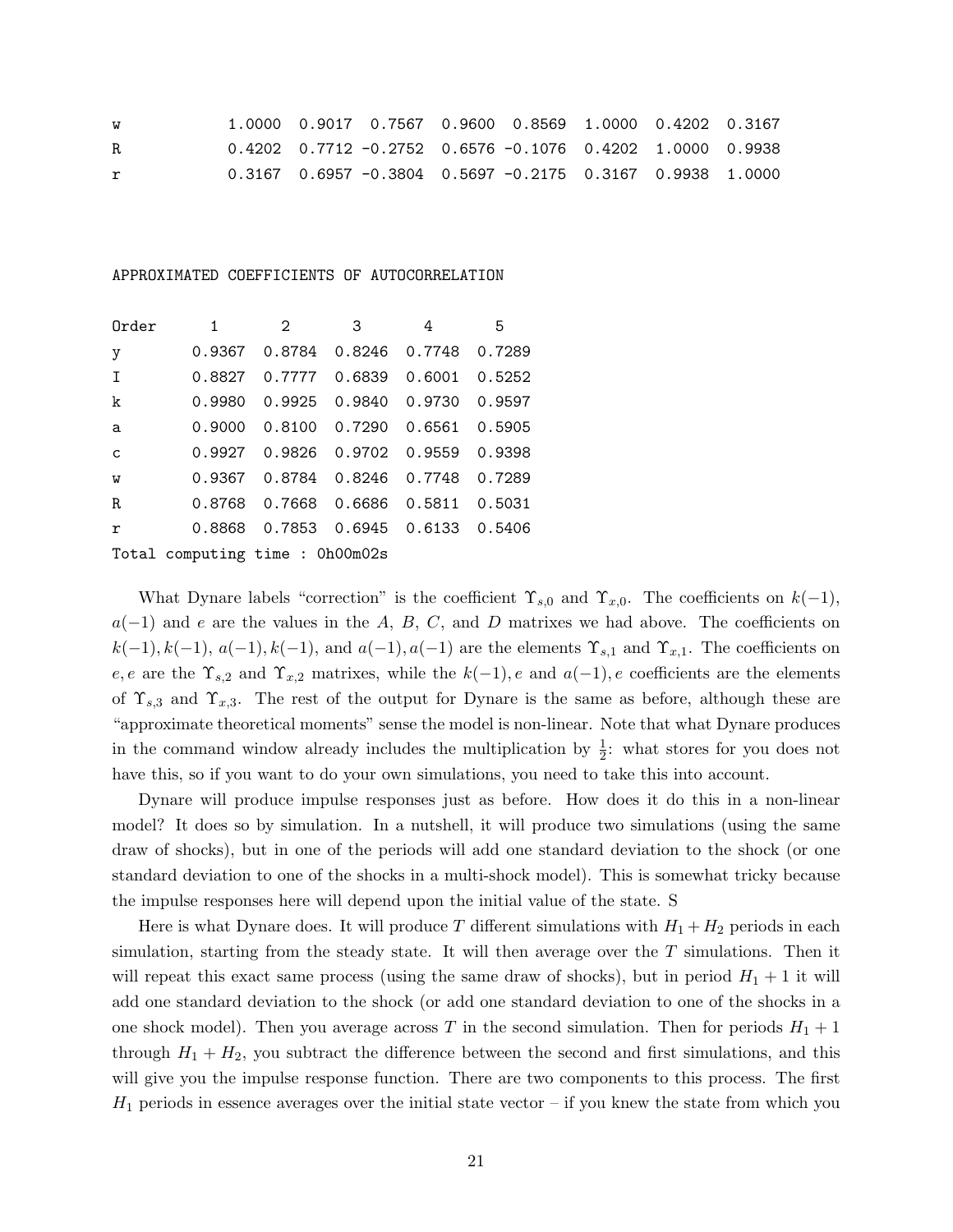wanted to start the impulse response function, you could set  $H_1 = 0$ . In this sense what Dynare produces are in a sense "average" impulse response. The second component is the typical approach for simulating an impulse response function in a non-linear model.

Dynare stores in the coefficients in a similar manner as in a first order approximation. I can retrieve the A, B, C, and D matrixes as before. The  $\Upsilon_{s,1}$  and  $\Upsilon_{x,1}$  coefficients are stored in "oo\_dr.ghxx," the  $\Upsilon_{s,2}$  and  $\Upsilon_{x,2}$  coefficients in "oo\_dr.ghuu," the  $\Upsilon_{s,3}$  and  $\Upsilon_{x,3}$  coefficients in "oo\_dr.ghxu," and the  $\Upsilon_{s,0}$  and  $\Upsilon_{x,0}$  coefficients in "oo\_dr.ghs2." I retrieve the coefficients using the code below:

```
1 [tn,sn] = size(oo..dr.ghx); % dimensions, tn is total number of variables,
2 % sn is number of states
  A = zeros(sin, sn);4 \text{ B} = \text{zeros}(\text{sn}, 1);
 5 \text{ US0} = \text{zeros}(\text{sn}, 1);Us1 = zeros(sin, sn^2);Us2 = zeros(sin,1);Us3 = zeros(sn, sn*1); \frac{1}{6} 1 i the number of shocks
\alpha10 C = zeros(tn−sn,sn);
11 D = zeros(tn-sn,1);12 Us0 = zeros(tn−sn,1);
13 Us1 = zeros(tn−sn,snˆ2);
14 Us2 = zeros(tn-sn,1);15 Us3 = zeros(tn−sn,sn*1); % 1 is the number of shocks
16
17 A = [oo..dr.ghx(oo..dr.inv-order-var(p.k),:);18 oo..dr.ghx(oo..dr.inv_order_var(p_a),:)];
19
20 \text{ B} = [\text{oo\_dr.ghu(oo\_dr.inv-order\_var(p_k),:)};21 oo .dr.ghu(oo .dr.inv order var(p a),:)];
22
23 C = [oo..dr.ghx(oo..dr.inv-order-var(p-y),:);24 oo..dr.ghx(oo..dr.inv_order_var(p_I),:);
25 oo..dr.ghx(oo..dr.inv_order_var(p_c),:);
26 oo..dr.ghx(oo..dr.inv_order_var(p_w),:);
27 oo..dr.ghx(oo..dr.inv_order_var(p_R),:);
28 oo .dr.ghx(oo .dr.inv order var(p r),:)];
29
30 D = [oo .dr.ghu(oo .dr.inv order var(p y),:);
31 oo .dr.ghu(oo .dr.inv order var(p (I),:);
32 oo..dr.ghu(oo..dr.inv_order_var(p_c),:);
33 oo..dr.ghu(oo..dr.inv_order_var(p_w),:);
34 oo_.dr.ghu(oo_.dr.inv_order_var(p_R),:);
35 oo .dr.ghu(oo .dr.inv order var(p_r),:)];
36
37 \text{ Us1} = [\text{oo\_dr.ghxx(oo\_dr.inv-order\_var(p_k),:)};
```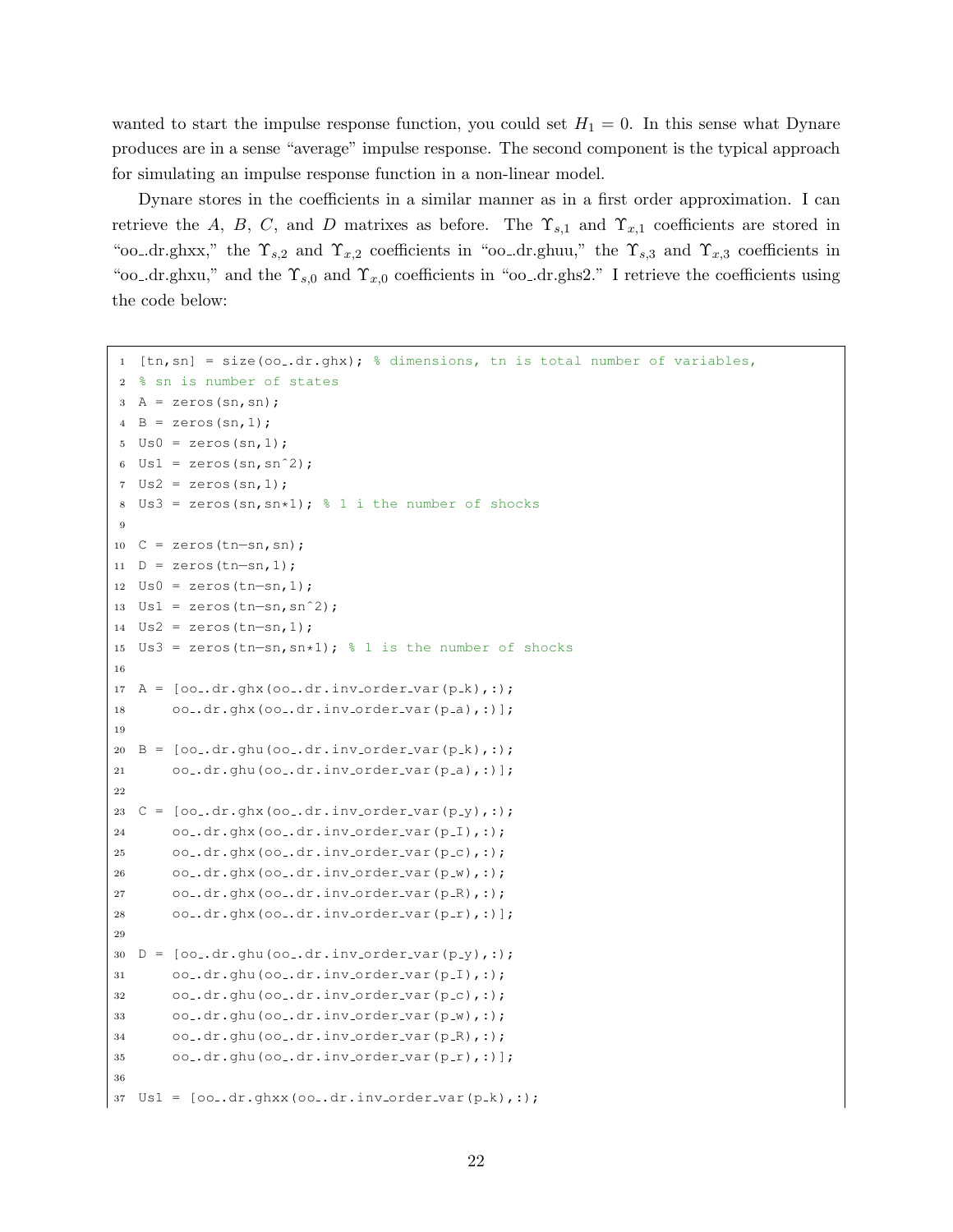```
38 oo_.dr.ghxx(oo_.dr.inv_order_var(p_a),:)];
39
40 \text{ US2} = [\text{oo\_dr.ghu}(00\text{...}dr.inv-order\_var(p_k),:);41 oo-dr.ghuu(oo-dr.inv-order-var(p-a),:)];
42
43 \text{ US3} = [\text{oo\_dr.ghxu(oo\_dr.inv-order-var(p_k),:)};44 oo .dr.ghxu(oo .dr.inv order var(p a),:)];
45
46 \text{ US0} = \text{[oo..dr.qhs2(oo..dr.inv.order-var(p.k),:)}47 oo-dr.ghs2(oo-dr.inv-order-var(p-a),:)];
48
49 \text{ Ux1} = [\text{oo\_dr.ghxx(oo\_dr.inv-order\_var(p-y),:)}]50 00-.dx, qhxx(00..dx). inv_order_var(p_1),;);
51 oo .dr.ghxx(oo .dr.inv order var(p c),:);
52 oo..dr.ghxx(oo..dr.inv_order_var(p_w),:);
53 oo_{-}.dr.ghxx(oo_{-}.dr.inv_{-}order_{-}var(p_{-}R),:);54 oo .dr.ghxx(oo .dr.inv order var(p_r),:)];
55
56 \text{ } Ux2 = \text{[oo..dr.ghuu(oo..dr.inv.order-var(p.y),:)};57 oo .dr.ghuu(oo .dr.inv order var(p \lceil), :);
58 oo .dr, qhu(oo, dr, inv, order var(p_c),;
59 oo-dr.ghuu(oo-.dr.inv-order-var(p-w),:);
60 oo-dr.ghuu(oo-dr.inv-order-var(p-R),:);
61 oo .dr.ghuu(oo .dr.inv order var(p r),:)];
62
63 Ux3 = \lceil o_0 \cdot dr \cdot g h x u \cdot (oo_0 \cdot dr \cdot inv_0 r^\prime dr - v^2 r^\prime dr \cdot (p_y \cdot r) \cdot r^\prime dr \cdot (f_0 \cdot g_0 \cdot r^\prime dr + g_0 \cdot r^\prime dr \cdot (f_0 \cdot g_0 \cdot r^\prime dr + g_0 \cdot r^\prime dr \cdot (f_0 \cdot g_0 \cdot r^\prime dr + g_0 \cdot r^\prime dr \cdot (f_0 \cdot g_0 \cdot r^\prime dr + g_0 \cdot r^\prime dr \cdot (f_0 \cdot g_0 \cdot r^\prime dr + g_0 \cdot r^\prime dr \cdot (f_0 \cdot g_0 \cdot r^\prime dr + g_0 \64 oo-dr.ghxu(oo-.dr.inv-order-var(p_I),:);
65 oo-dr.ghxu(oo-.dr.inv-order-var(p-c),:);
66 oo dr.ghxu(oo dr.inv order var(p_w),:);
67 oo.dr.ghxu(oo.dr.inv_order_var(p_R),:);
68 oo<sub>-</sub> dr. g h x u (oo<sub>-</sub>. dr. inv<sub>-</sub> order<sub>-</sub> var (p<sub>-</sub>r),:)];
69
70 \text{ } Ux0 = [oo_{-}.dr.ghs2(oo_{-}.dr.inv_{-}order_{-}var(p_{-}y),:);71 oo_.dr.ghs2(oo_.dr.inv_order_var(p_I),:);
72 oo..dr.ghs2(oo..dr.inv_order_var(p_c),:);
73 oo..dr.ghs2(oo..dr.inv_order_var(p_w),:);
74 oo..dr.ghs2(oo..dr.inv_order_var(p_R),:);
75 oo .dr.ghs2(oo .dr.inv order var(p_r),:)];
```
To produce impulse responses, here is what I do.

- 1. I first draw shocks of dimension  $T \times (H1 + H2)$ . I specify  $T = 100$  (I'm average over 100 periods),  $H1 = 50$  (I have a 50 period "burn in"), and  $H2 = 20$  (the dimension of the impulse responses.
- 2. I simulate out values of the variables  $T$  times using these shocks. So I get  $T$  different simulations with  $H1 + H2$  periods each.
- 3. I average the simulated series over T at each horizon.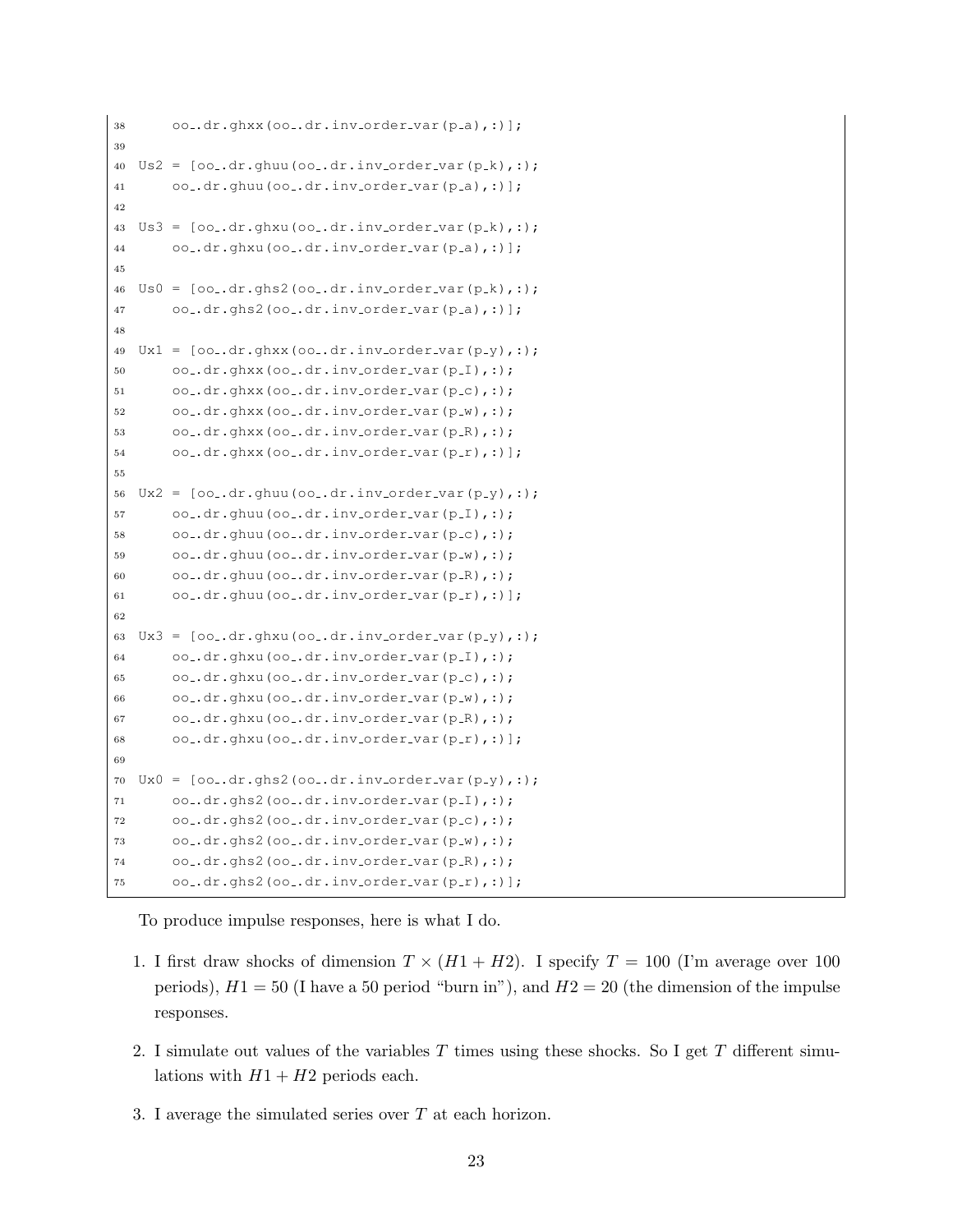- 4. I repeat this process, but add one standard deviation to the shock in period  $H_1 + 1$  in generating the series.
- 5. I take the difference between the second simulation and the first for periods  $H_1 + 1$  through H2. These are the impulse responses.

This will produce impulse responses; these will be close (but not identical to all decimal places) to what Dynare produces. By default, Dynare use  $H1 = 100$  (a 100 period burn-in) and  $T = 50$ (averaging over 50 periods). I'm using different values (even if they were the same, the IRFs wouldn't identical because we're not drawing the same shocks). Below is my Matlab code to produce impulse responses.

```
1 H1 = 50;
2 H2 = 20;3 T = 100;
4 % draw shocks
  5 randn('seed',666)
6 e = sigmae*randn(T, H1+H2);
7
8 slag = zeros(sn, 1); \frac{1}{2} starting position
9 Ssim = zeros(sn, T, H1+H2);
10 Xsim = zeros(tn−sn,T,H1+H2);
11
12
13 for j = 1:T14 Ssim(:,j,1) = (1/2)*US0 + A*flag + B*e(j,1) + (1/2)*Us1*kron(slag, slag)...15 + (1/2) * US2 * kron(e(j,1), e(j,1)) + US3 * kron(slag, e(j,1));16 X\sin(:,j,1) = (1/2)*Ux0 + C*flag + D*e(j,1) + (1/2)*Ux1*kron(slag, slag)...17 + (1/2) * Ux2 * kron(e(j,1), e(j,1)) + Ux3 * kron(slag, e(j,1));18
19 for i = 2:H1+H2
20 Ssim(:,j,i) = (1/2) * US0 + A * Ssim(:,j,i-1) + B*e(j,i) + ...
21 (1/2)*US1*kron(Ssim(:,j,i-1),Ssim(:,j,i-1)) + ...22 (1/2)*US2*kron(e(j,i),e(j,i)) + US3*kron(Ssim(:,j,i-1),e(j,i));23 Xsim(:,j,i) = (1/2)*Ux0 + C*Ssim(:,j,i-1) + D*e(j,i) + ...24 (1/2)*Ux1*kron(Ssim(:,j,i-1),Ssim(:,j,i-1)) + ...
25 (1/2)*Ux2*kron(e(j,i),e(j,i)) + Ux3*kron(Ssim(:,j,i-1),e(j,i));
26 end
27
28 end
29
30 % now calculate means
31 Sm = zeros(sn, H1+H2);
32 Xm = zeros(tn−sn,H1+H2);
33
34 for k = 1: sn
35 for i = 1:H1+H2
```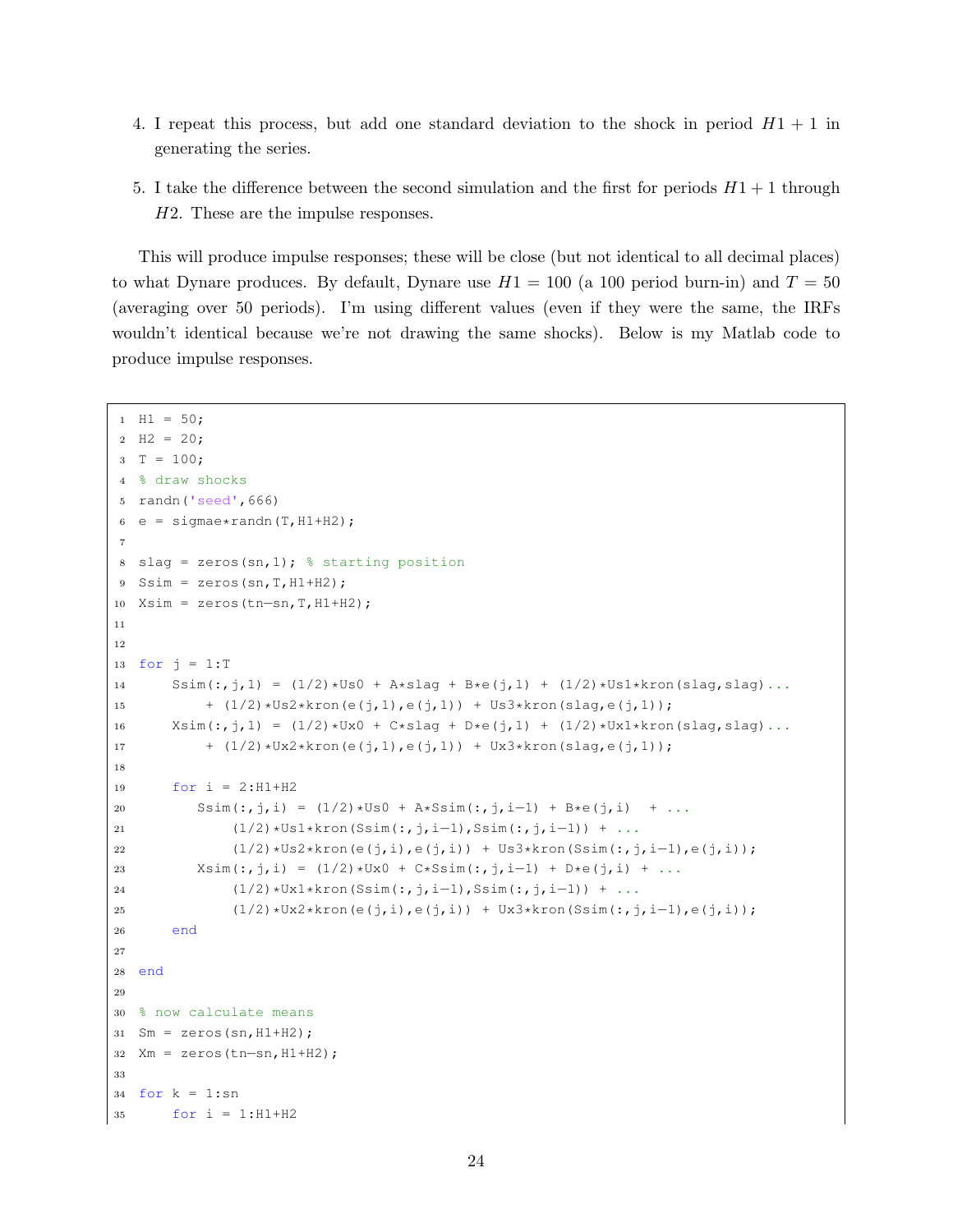```
36 \text{Sm}(k, i) = \text{mean}(Ssim(k, :, i));37 end
38 end
39
40 for k = 1:tn−sn
41 for i = 1:H1+H242 Xm(k, i) = mean(Xsim(k, :, i));43 end
44 end
45
46 % Now do a second simulation
47 Ssim2 = \text{zeros}(sn, T, H1+H2);
48 Xsim2 = zeros(tn−sn,T,H1+H2);
49
50 % Keep e the same, but add sigmae to it in period H1+1
51 \text{ } e1 = e;52 e1(:, H1+1) = e1(:, H1+1) + sigmae;
53
54 % Now resimulate using e1
55 for j = 1:T56 Ssim2(:, j, 1) = (1/2) *Us0 + A*slag + B*e1(j, 1) + ...
57 (1/2)*US1*kron(slag, slag) + (1/2)*Us2*kron(el(j,1),el(j,1)) ...58 + Us3*kron(slag, e1(j, 1));59 X \sin(2(:,j,1)) = (1/2) * U \times 0 + C * \sin(2(j,1)) + ...60 (1/2)*Ux1*kron(slag, slag) + (1/2)*Ux2*kron(el(j,1),el(j,1)) + ...61 Ux3*kron(slag, e1(i,1));62
63 for i = 2:H1+H2
64 Ssim2(:,j,i) = (1/2) * US0 + A * Ssim2 (:,j,i-1) + B*e1(j,i) + ...
65 (1/2)*Us1*kron(Ssim2(:,j,i-1),Ssim2(:,j,i-1)) + ...
66 (1/2) * Us2*kron(e1(j,i),e1(j,i)) + ...67 Us3*kron(Ssim2(:,j,i−1),e1(j,i));
68 X \sin(2(:,j,i)) = (1/2) * U \times 0 + C * S \sin(2(:,j,i-1)) + D * e1(j,i) + ...69 (1/2)*Ux1*kron(Ssim2(:,j,i-1),Ssim2(:,j,i-1)) + ...70 (1/2) *Ux2*kron(\text{el}(j,i),\text{el}(j,i)) + ...71 Ux3*kron(Ssim2(:,j,i−1),e1(j,i));
72 end
73
74 end
75
76 % now calculate means
77 Sm2 = zeros(sn, H1+H2);
78 Xm2 = zeros(tn-sn, H1+H2);
79
80 for k = 1:sn81 for i = 1:H1+H2
82 Sm2(k, i) = mean(Ssim2(k, :, i));
83 end
84 end
```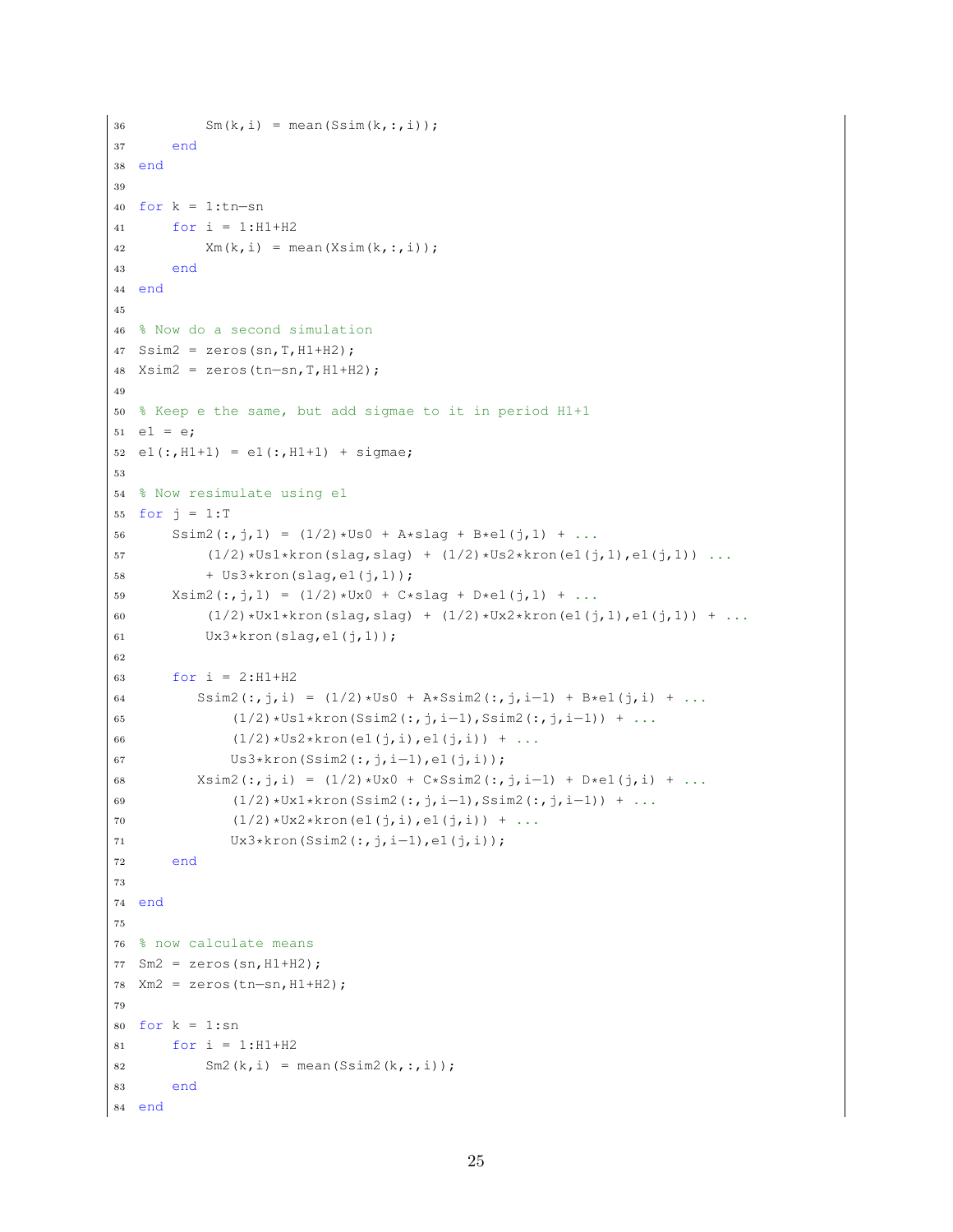```
85
86 for k = 1:tn−sn
87 for i = 1:H1+H2
88 Xm2(k, i) = mean(Xsim2(k, :, i));89 end
90 end
91
92 Sirf = zeros(sn, H2);
93 Xirf = zeros(tn-sn, H2);
94
95 for j = 1:H2
96 Sirf(:,j) = Sm2(:,H1+j) - Sm(:,H1+j);97 Xirf(:,j) = Xm2(:,H1+j) - Xm(:,H1+j);98 end
```
An irritation sometimes arises here. Unlike in a first order approximation, higher order approximations can explode. In a simple model like this explosion is unlikely for reasonably sized shocks, but you can get the model to be explosive if you make the shocks big enough. In multi-shock models explosion occurs somewhat more frequently.

How do we compute impulse responses and simulations if the coefficients of the second order state space representation are explosive? We can use what is called "pruning." To get Dynare to do this you just have to added "pruning" as an option in the "stoch simul" command. Doing pruning by yourself is fairly straightforward. There are multiple ways of implementing it. The easiest is as follows. When doing the simulation, do both a linear and a non-linear simulation (the linear simulation just uses  $A, B, C$ , and  $D$  matrixes, which are the same whether you solve the model with a first or a second order approximation). Then, when doing your simulation for the non-linear model, for the "higher order" terms in the approximation (the things multiplied by Υ coefficients) used the state vector simulated from the linear simulation (but still use the state vector from the non-linear simulation for the linear term). This will guarantee that the simulation does not explode. My code for the pruned construction of impulse responses is given below:

```
1 %%%%% Now do this by pruning
2 slag = zeros(sn, 1); \frac{1}{2} starting position
s Ssim = zeros(sn, T, H1+H2);
4 Xsim = zeros(tn−sn,T,H1+H2);
  Ssim_lin = zeros(sn, T, H1+H2); % the linear simulation
6
7
8 for j = 1:T9 Ssim(:,j,1) = (1/2)*US0 + A*slag + B*e(j,1) + (1/2)*Us1*kron(slag, slag)...10 + (1/2)*US2*kron(e(j,1),e(j,1)) + US3*kron(slag,e(j,1));11 Ssim<sub>-l</sub>in(:,j,1) = A*slag + B*e(j,1);12 X\sin(:,j,1) = (1/2)*Ux0 + C*flag + D*e(j,1) + (1/2)*Ux1*kron(slag, slag)...13 + (1/2) * Ux2 * kron(e(j,1),e(j,1)) + Ux3 * kron(slag,e(j,1));14
```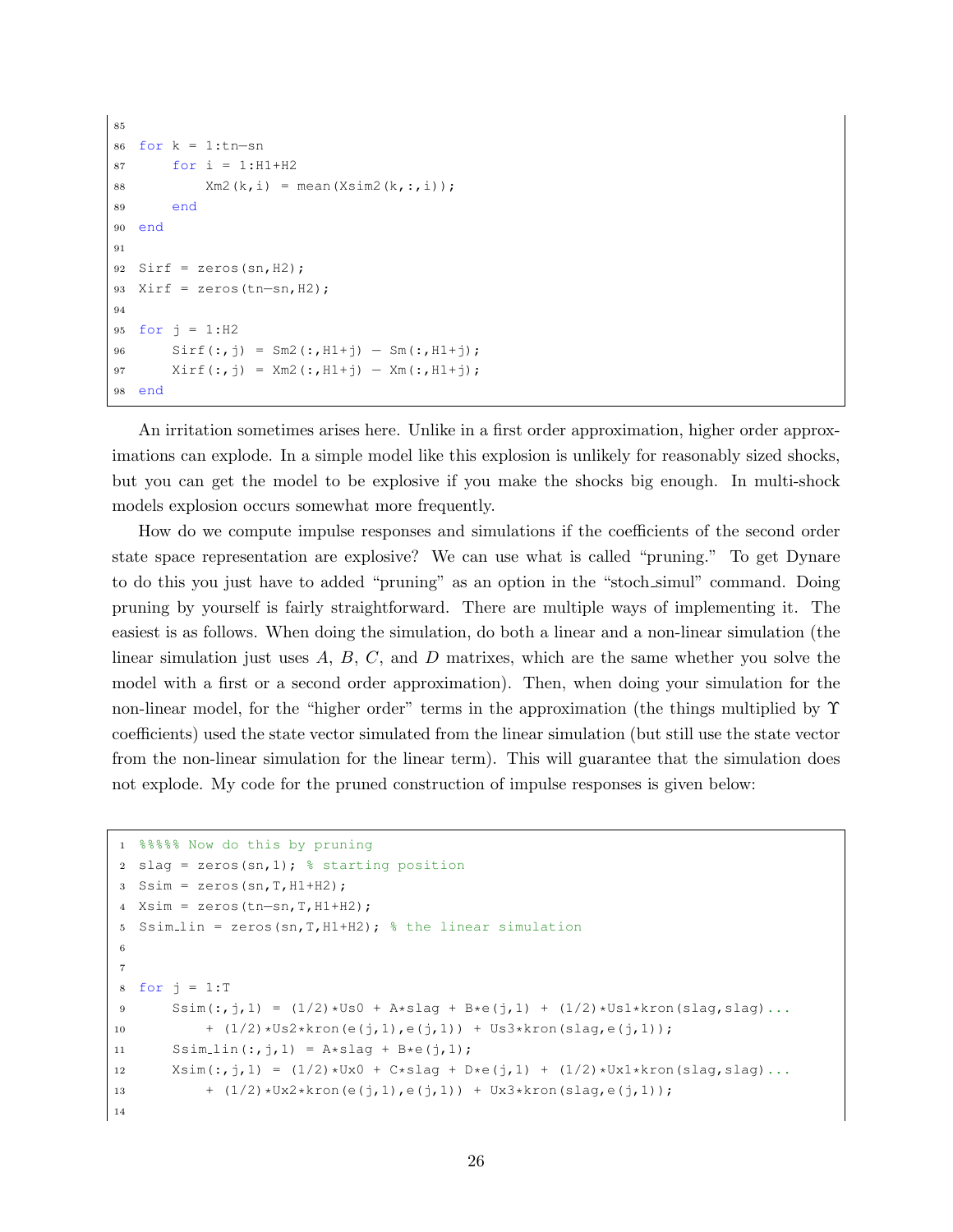```
15 for i = 2:H1+H2
16 Ssim(:,j,i) = (1/2) * US0 + A*Ssim(:,j,i-1) + B*e(j,i) + ...17 (1/2)*Us1*kron(Ssim_lin(:,j,i-1),Ssim_lin(:,j,i-1)) + ...
18 (1/2)*Us2*kron(e(j,i),e(j,i)) + Us3*kron(Ssim_lin(:,j,i-1),e(j,i));
19 Ssim_lin(:,j,i) = A*Ssim_lin(:,j,i-1) + B*e(j,i);
20 X\sin(:,j,i) = (1/2)*Ux0 + C*S\sin(:,j,i-1) + D*e(j,i) + ...21 (1/2)*Ux1*kron(Ssim_lin(:,j,i−1),Ssim_lin(:,j,i-1)) + ...
22 (1/2)*Ux2*kron(e(j,i),e(j,i)) + Ux3*kron(Ssim_lin(:,j,i-1),e(j,i));
23 end
24
25 end
26
27 % now calculate means
28 Sm = zeros(sn, H1+H2);
29 Xm = zeros(tn-sn, H1+H2);
30
31 for k = 1: sn
32 for i = 1:H1+H2
33 Sm(k, i) = mean(Ssim(k, :, i));
34 end
35 end
36
37 for k = 1:tn−sn
38 for i = 1:H1+H2
39 Xm(k,i) = mean(Xsim(k,i,i));40 end
41 end
42
43 % Now do a second simulation
44 Ssim2 = zeros(Sn, T, H1+H2);45 Xsim2 = zeros(tn−sn,T,H1+H2);
46 Ssim2_lin = zeros(sn, T, H1+H2);
47
48 % Keep e the same, but add sigmae to it in period H1+1
49 e1 = e;50 e1(:, H1+1) = e1(:, H1+1) + sigmae;
51
52 % Now resimulate using e1
53 for j = 1:T54 Ssim2(:,j,1) = (1/2)*US0 + A*flag + B*el(j,1) + ...55 (1/2)*US1*kron(slag, slag) + (1/2)*Us2*kron(el(j,1),el(j,1)) ...56 + Us3*kron(slag,e1(j,1));
57 Ssim2_lin(:,j,1) = A*slag + B*e1(j,1);
58 X \sin 2(:,j,1) = (1/2)*Ux0 + C*slag + D*el(j,1) + ...59 (1/2)*Ux1*kron(slag, slag) + (1/2)*Ux2*kron(el(j,1),el(j,1)) + ...60 Ux3*kron(slag,e1(j,1));
61
62 for i = 2:H1+H2
63 Ssim2(:,j,i) = (1/2) * \text{US0} + \text{A} * \text{SSim2}(:,j,i-1) + B*e1(j,i) + ...
```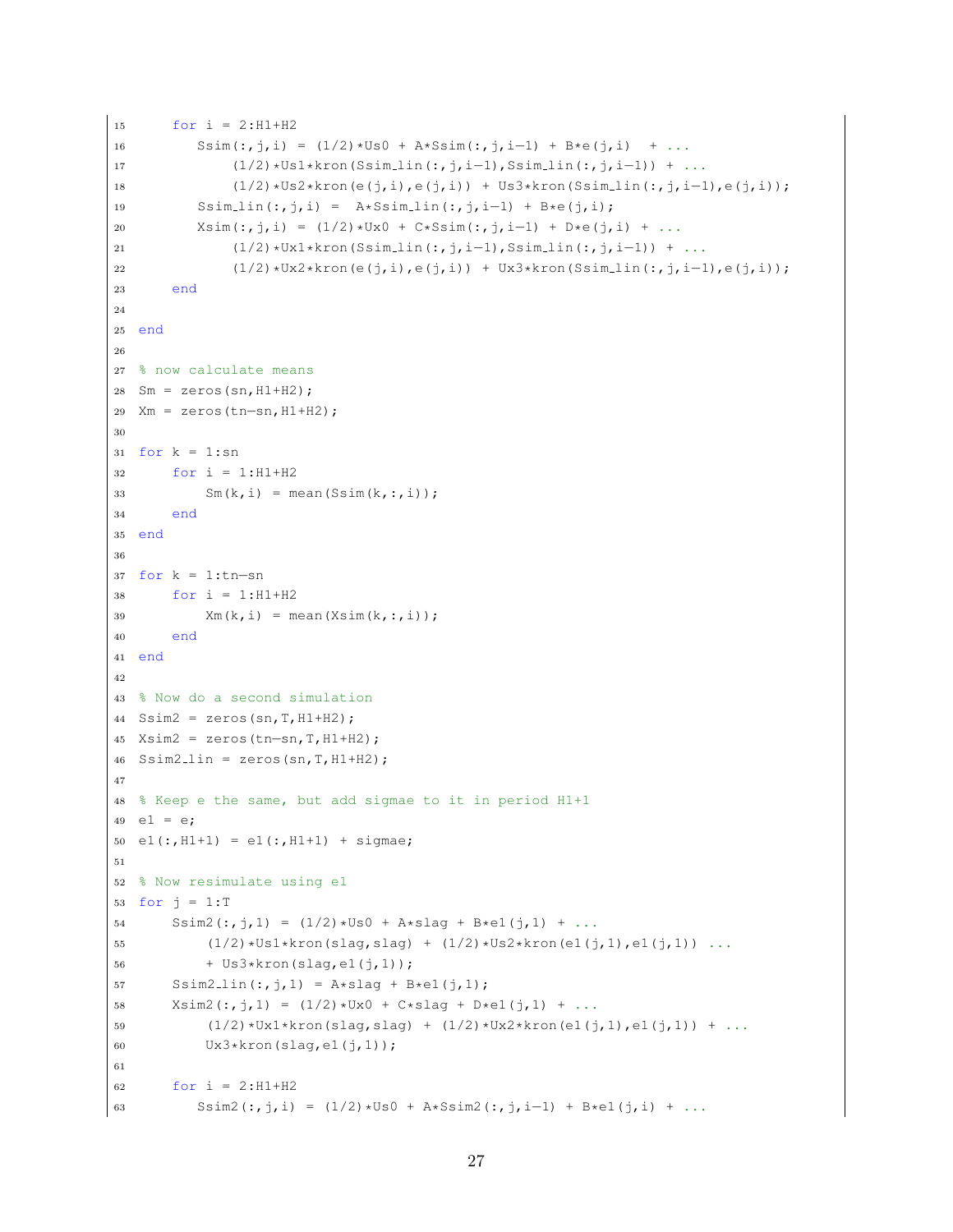```
64 (1/2) * Us1 * kron(Ssim2.1in(:,j,i-1),Ssim2.1in(:,j,i-1)) + ...65 (1/2) * Us2*kron(el(j,i),el(j,i)) + ...66 Us3*kron(Ssim2 lin(:,j,i−1),e1(j,i));
67 Ssim2_lin(:,j,i) = A*Ssim2_lin(:,j,i-1) + B*e1(j,i);
68 X\sin(2(:,j,i) = (1/2)*Ux0 + C*SSim2(:,j,i-1) + D*el(j,i) + ...69 (1/2)*Ux1*kron(Ssim2 lin(:,j,i−1),Ssim2 lin(:,j,i−1)) + ...
70 (1/2) *Ux2*kron(el(j,i),el(j,i)) + ...71 Ux3*kron(Ssim2 lin(:,i,i-1),el(i,i));72 end
73
74 end
75
76 % now calculate means
77 Sm2 = zeros(sn, H1+H2);
78 Xm2 = zeros(tn−sn,H1+H2);
79
80 for k = 1: sn
81 for i = 1:H1+H2
82 Sm2(k, i) = mean(Ssim2(k, :, i));
83 end
84 end
85
86 for k = 1:tn-sn87 for i = 1:H1+H288 Xm2(k, i) = mean(Xsim2(k, :, i));89 end
90 end
91
92 Sirf_prune = zeros(sin, H2);
93 Xirf_prune = zeros(tn-sn, H2);
94
95 for j = 1:H2
96 Sirf_prune(:,j) = Sm2(:,H1+j) – Sm(:,H1+j);
97 Xirf_prune(:,j) = Xm2(:,H1+j) – Xm(:,H1+j);
98 end
```
This code is virtually the same as the one I used above. The only differences are that (1) I compute a linear simulation of the state along with the non-linear simulation, and (2) I use the value of the state vector from the linear simulation only in the higher order terms of the nonlinear simulation. You can verify that there are only tiny differences between the pruned and standard impulse responses. To see why and where pruning can make a difference, increase the shock standard deviation by  $100 -$  you'll see that the standard approach explodes and therefore can't be used to construct impulse responses, whereas the pruned simulation works.

Another area in which a higher order approximation is useful is in doing welfare analysis. Welfare is the present discounted value of household utility. You can include a recursive representation of welfare in your Dynare code as follows: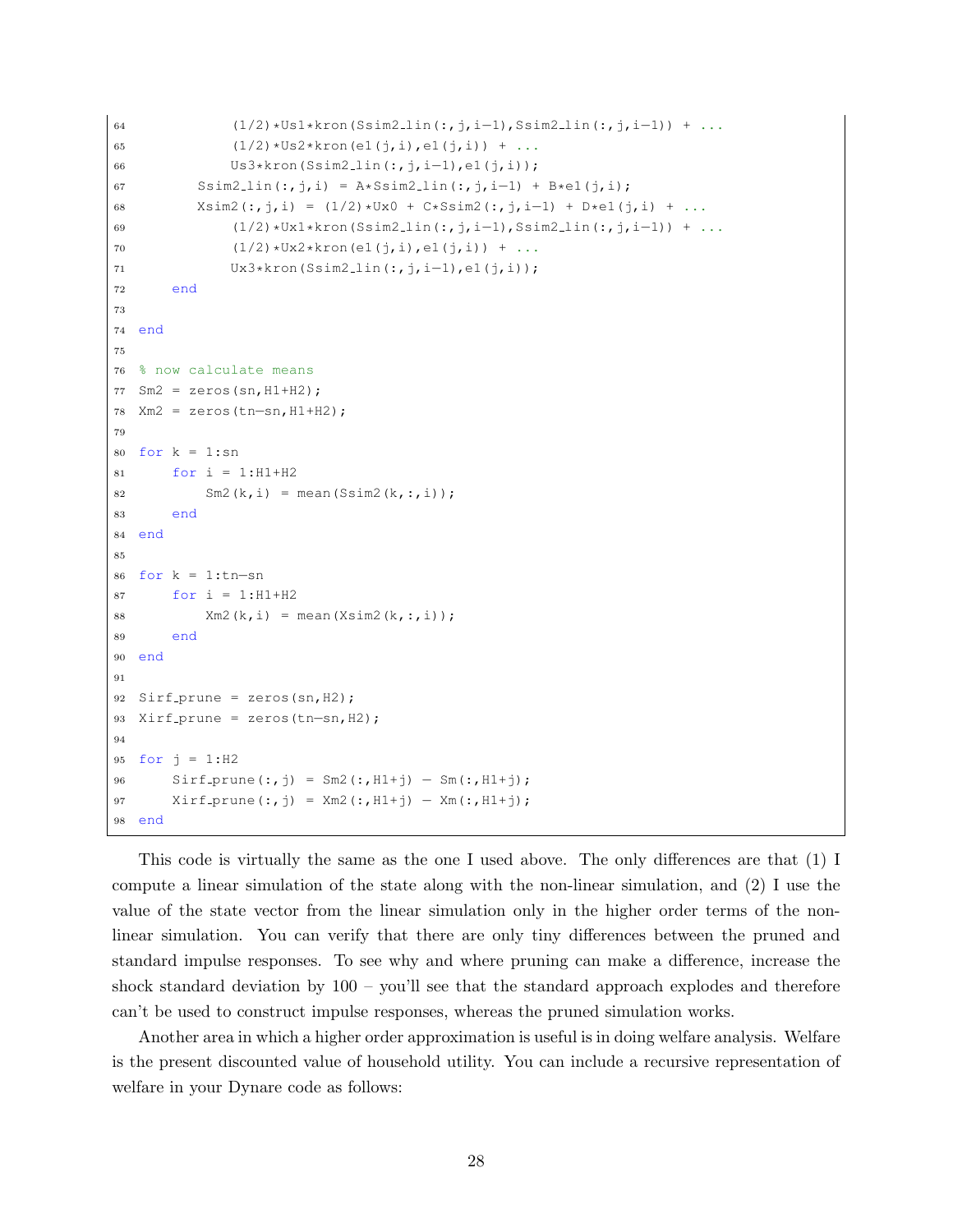$$
V_t = \frac{c_t^{1-\sigma} - 1}{1 - \sigma} + \beta E_t V_{t+1}
$$
\n(3)

This looks like a Bellman equation, but there is no max operator (this is because implicitly in the code  $c_t$  is chosen optimally). Since I'm using  $\sigma = 1$  and Matlab/Dynare can't understand limits, when writing this in my code I need to use  $\ln C_t$  in flow utility. To include this in Dynare, declare V as a variable and add the following equilibrium condition:

#### $1 \tV = c + beta*V(+1);$

Note that because my Dynare code interprets  $c$  as  $\ln c_t$ , this is why I just have this showing up as c (e.g. utility is not linear). This is all I have to do. The inclusion of this variable does not affect the Dynamics of any other variable in the model, it just allows me to look at how V (e.g. welfare) is affected.

The steady state value of V is easily seen to be  $\frac{1}{1-\beta} \ln c^* -$  e.g. this is just proportion to the log of steady state consumption. In a first order approximation, the expected values of variables correspond to their steady state values. This would tell you that average welfare is the same in an economy with a standard deviation of productivity shocks of 0.01 versus an economy with a standard deviation of productivity shocks of 0.02. But we know this can't necessarily be right – households have a preference to smooth consumption, so one would think that bigger shocks would make them have lower expected welfare.

We can see this if we use a higher order approximation. First, I solve the model using a second order approximation where the standard deviation of productivity shocks is 0.01. The output from Dynare is found below:

Configuring Dynare ... [mex] Generalized QZ. [mex] Sylvester equation solution. [mex] Kronecker products. [mex] Sparse kronecker products. [mex] Local state space iteration (second order). [mex] Bytecode evaluation. [mex] k-order perturbation solver. [mex] k-order solution simulation. [mex] Quasi Monte-Carlo sequence (Sobol). [mex] Markov Switching SBVAR. Starting Dynare (version 4.4.2). Starting preprocessing of the model file ... Found 9 equation(s).

Evaluating expressions...done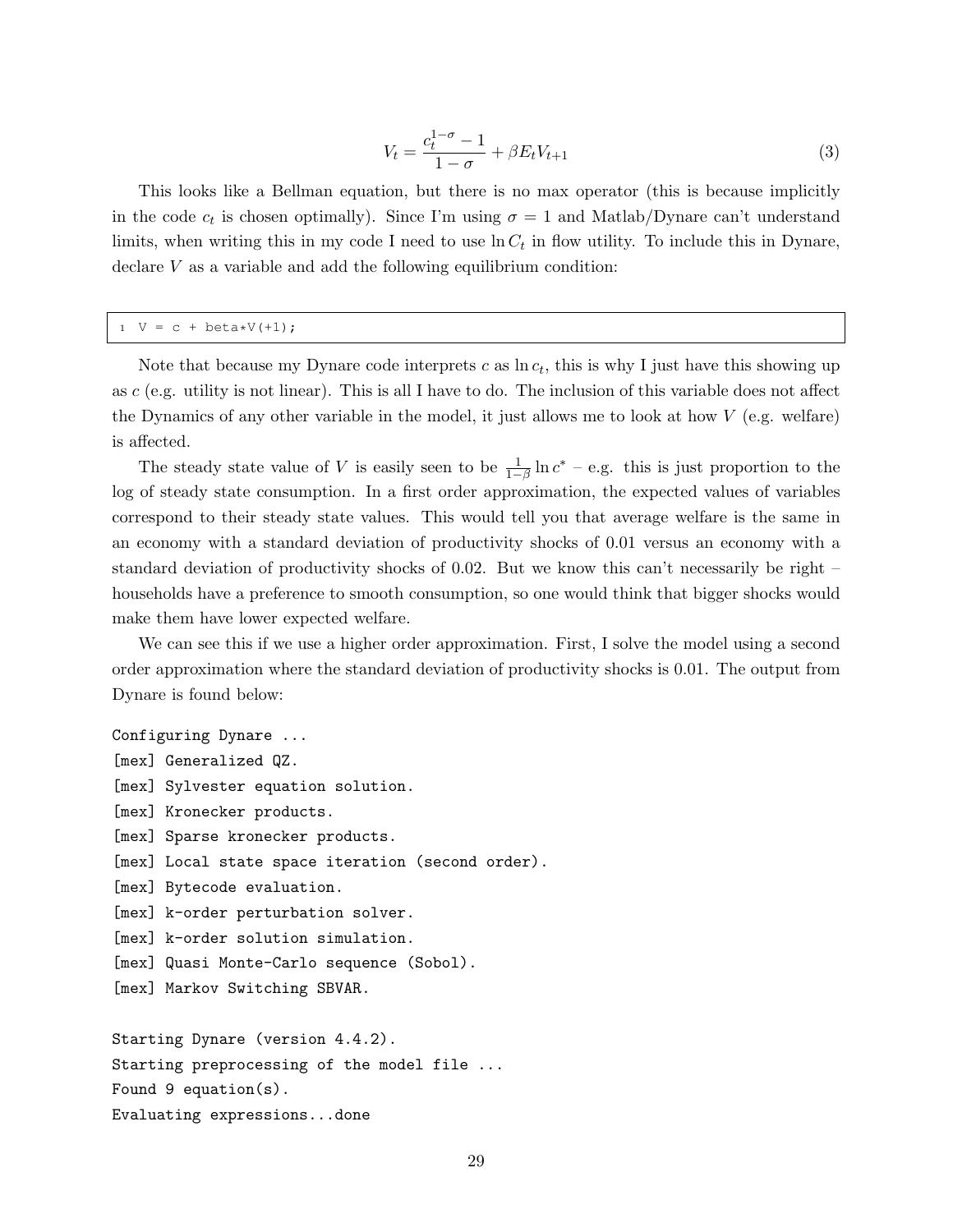```
Computing static model derivatives:
 - order 1
Computing dynamic model derivatives:
- order 1
- order 2
Processing outputs ...done
Preprocessing completed.
Starting MATLAB/Octave computing.
```
STEADY-STATE RESULTS:

- y 1.12546
- $I -0.312508$
- k 3.37637
- a 0
- c 0.854424
- w 0.719993
- R -3.34953
- r 0.010101
- V 85.4424

MODEL SUMMARY

```
Number of variables: 9
Number of stochastic shocks: 1
Number of state variables: 2
Number of jumpers: 3
Number of static variables: 5
```
### MATRIX OF COVARIANCE OF EXOGENOUS SHOCKS

| Variables  | e        |
|------------|----------|
| $\epsilon$ | 0.000100 |

#### POLICY AND TRANSITION FUNCTIONS

|                                                                                                                                 |         |         |               | -- |  |
|---------------------------------------------------------------------------------------------------------------------------------|---------|---------|---------------|----|--|
| Constant                                                                                                                        | .125457 | ,312578 | .376370       |    |  |
| the contract of the contract of the contract of the contract of the contract of the contract of the contract of<br>(correction) |         | .000070 | .000002<br>-0 |    |  |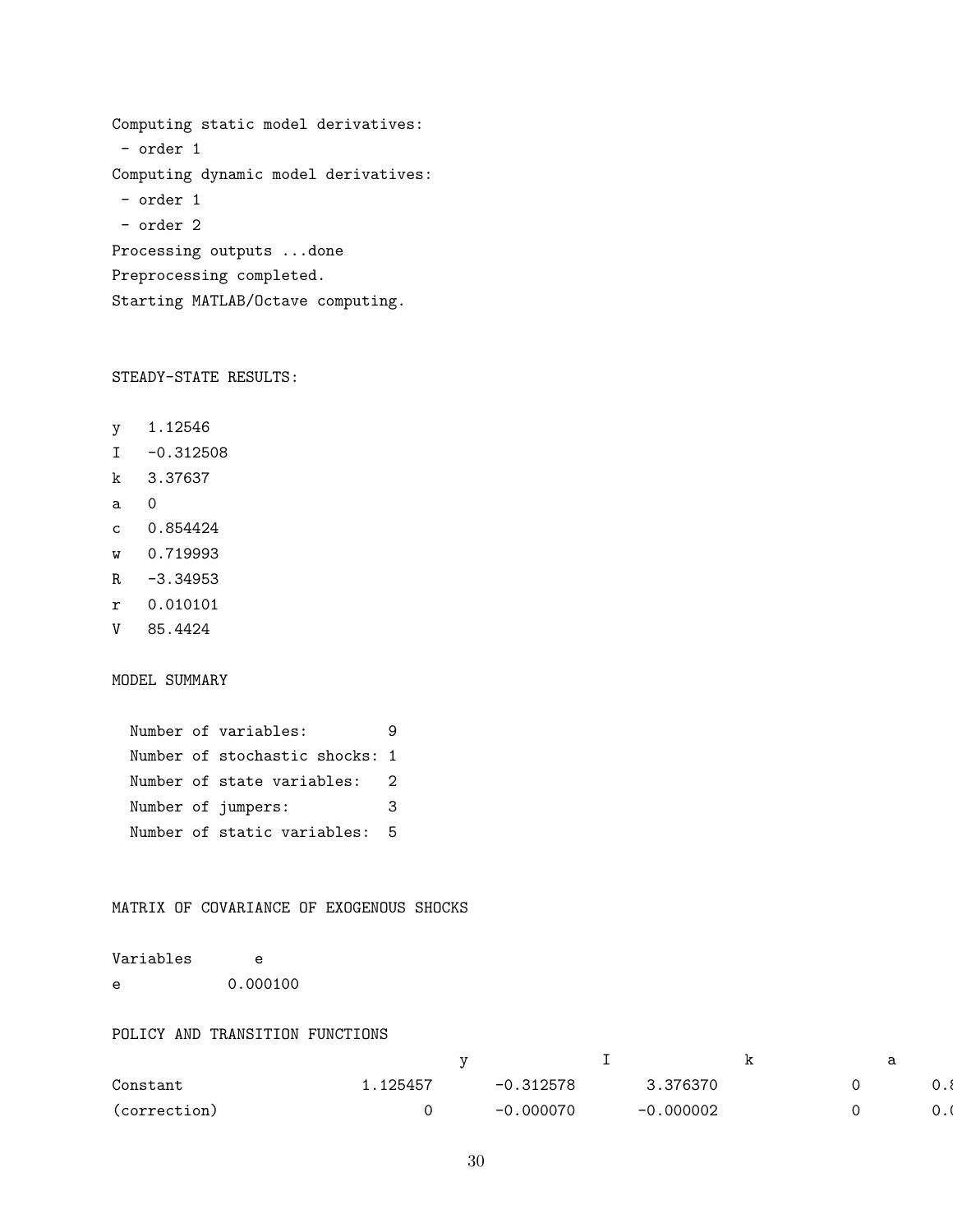| $k(-1)$        | 0.333333 | $-0.502551$ | 0.962436    | 0           | 0.1    |
|----------------|----------|-------------|-------------|-------------|--------|
| $a(-1)$        | 0.900000 | 3.139964    | 0.078499    | 0.900000    | 0.1    |
| e              | 1.000000 | 3.488849    | 0.087221    | 1.000000    | $0$ .  |
| $k(-1), k(-1)$ | 0        | $-0.536347$ | 0.014107    | 0           | 0.1    |
| $a(-1), k(-1)$ | 0        | 2.684454    | $-0.047889$ | $\mathbf 0$ | $-0.0$ |
| $a(-1), a(-1)$ | 0        | $-3.408636$ | 0.034945    | 0           | 0.1    |
| e,e            | 0        | $-4.208192$ | 0.043142    | 0           | 0.1    |
| $k(-1)$ ,e     | $\Omega$ | 2.982727    | $-0.053210$ | $\Omega$    | $-0.0$ |
| $a(-1), e$     | 0        | $-7.574746$ | 0.077656    | 0           | 0.1    |

# APROXIMATED THEORETICAL MOMENTS

| VARIABLE     | MF.AN     | DEV.<br>STD. | VARIANCE |
|--------------|-----------|--------------|----------|
| y            | 1.1256    | 0.0286       | 0.0008   |
| $\mathbf I$  | $-0.3145$ | 0.0743       | 0.0055   |
| k            | 3.3768    | 0.0275       | 0.0008   |
| a            | $-0.0000$ | 0.0229       | 0.0005   |
| $\mathsf{C}$ | 0.8547    | 0.0194       | 0.0004   |
| W            | 0.7201    | 0.0286       | 0.0008   |
| R.           | $-3.3498$ | 0.0212       | 0.0005   |
| $\mathbf r$  | 0.0101    | 0.0007       | 0.0000   |
| V            | 85.4704   | 0.5380       | 0.2895   |

# APPROXIMATED MATRIX OF CORRELATIONS

| Variables    | $\mathbf{y}$ |        | k             | a             | $\mathsf{C}$ | W | R. |                                                                          |        |
|--------------|--------------|--------|---------------|---------------|--------------|---|----|--------------------------------------------------------------------------|--------|
| y            | 1.0000       | 0.9017 | 0.7567 0.9600 |               |              |   |    | 0.8569 1.0000 0.4202 0.3167 0.9517                                       |        |
| $\mathbf{I}$ | 0.9017       | 1.0000 | 0.3997        |               |              |   |    | 0.9867   0.5499   0.9017   0.7712   0.6957                               | 0.7254 |
| k            | 0.7567       | 0.3997 |               |               |              |   |    | $1.0000$ 0.5433 0.9854 0.7567 -0.2752 -0.3804 0.9209                     |        |
| a            | 0.9600       | 0.9867 |               | 0.5433 1.0000 |              |   |    | 0.6783   0.9600   0.6576   0.5697                                        | 0.8276 |
| $\mathsf{C}$ |              |        |               |               |              |   |    | $0.8569$ $0.5499$ $0.9854$ $0.6783$ 1.0000 0.8569 -0.1076 -0.2175 0.9738 |        |
| W            | 1.0000       | 0.9017 |               |               |              |   |    |                                                                          | 0.9517 |
| R.           | 0.4202       |        |               |               |              |   |    | $0.7712 - 0.2752$ $0.6576 - 0.1076$ $0.4202$ 1.0000 0.9938               | 0.1213 |
| $\mathbf r$  | 0.3167       |        |               |               |              |   |    | $0.6957 - 0.3804 - 0.5697 - 0.2175 - 0.3167 - 0.9938 - 1.0000$           | 0.0102 |
| V            | 0.9517       | 0.7254 | 0.9209 0.8276 |               |              |   |    |                                                                          |        |